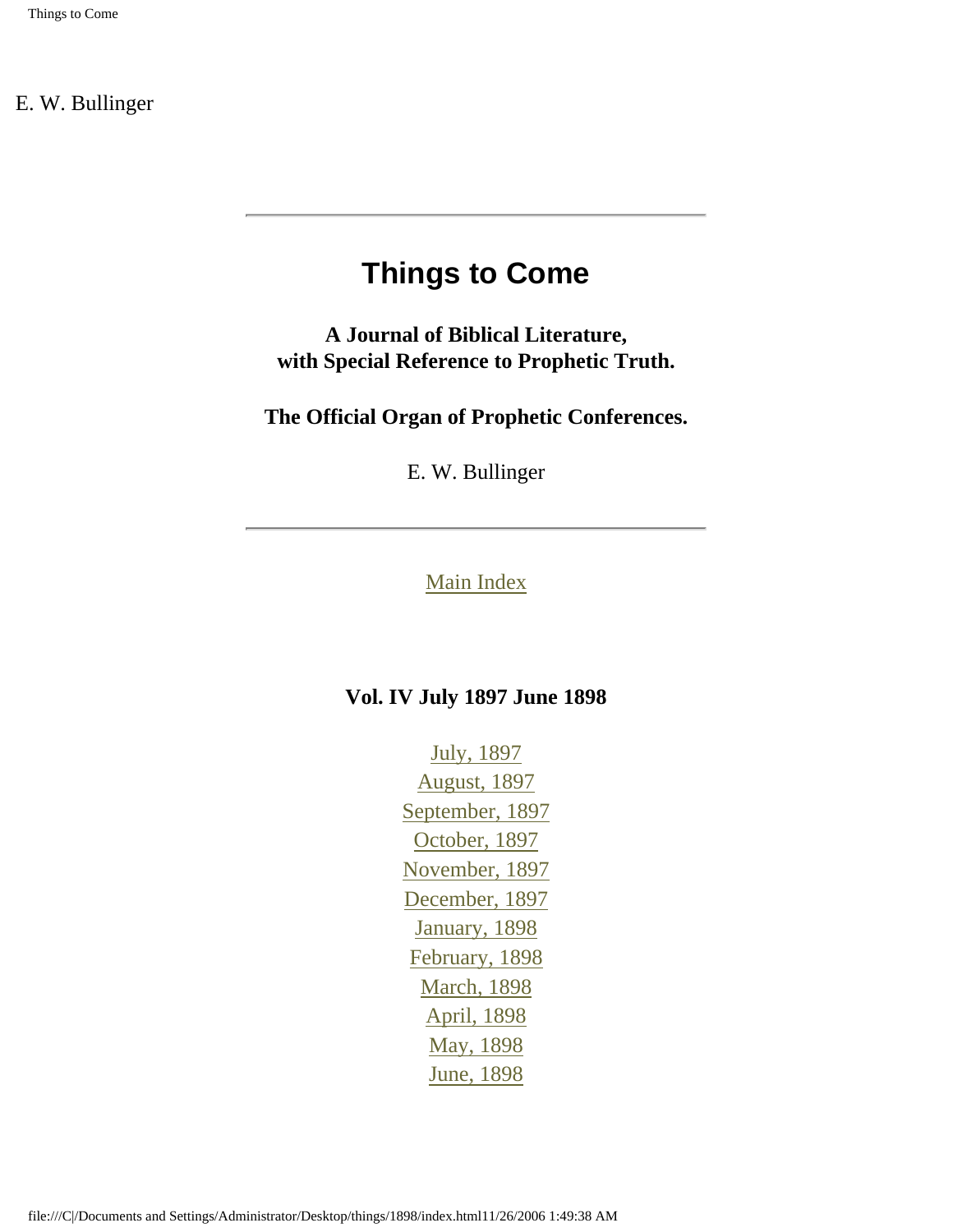# **Things to Come**

### <span id="page-1-0"></span>**A Journal of Biblical Literature, with Special Reference to Prophetic Truth.**

### **The Official Organ of Prophetic Conferences.**

by E. W. Bullinger

Mr. Bullinger published this journal for over 20 years (1894-1915). Besides his own extensive writings he had a host of additional contributors including:

| <b>Sir Robert Anderson</b>        | W. H. Bacon                           | E. J. Baldwin            | Horatius Bonar        |
|-----------------------------------|---------------------------------------|--------------------------|-----------------------|
| H. C. Bowker                      | <b>William Tucker</b><br><b>Broad</b> | William G. Carr          | George<br>Chamberlain |
| <b>Elder Cumming</b>              | S. D. C. Douglas                      | A. R. Fairfield          | <b>Canon Fausset</b>  |
| H. W. Fry                         | <b>Thomas George</b>                  | <b>Fuller Gooch</b>      | A. J. Gordon          |
| I. M. Haldeman                    | A. B. Hutchinson                      | A. E. Knoch              | Louis Liesching       |
| F. E. Marsh                       | James E. Mathifson                    | Philip Mauro             | <b>Thomas More</b>    |
| <b>Thomas Neatby</b>              | F. Newth                              | <b>Ivan Panin</b>        | D. M. Panton          |
| G. H. Pember                      | <b>Adolph Saphir</b>                  | W. Graham<br>Scroggie    | John Sloan            |
| <b>James Christopher</b><br>Smith | Col. G. T. Van<br>Someren             | C. H. Spurgeon           | D. M. Stearns         |
| <b>Alexander Steuart</b>          | Col. E. H. Thomas                     | W. H. Griffith<br>Thomas | W. Hayes Topping      |
| George F. Trench                  | A. F. Watson                          | Thomas Waugh             | Charles Welch.        |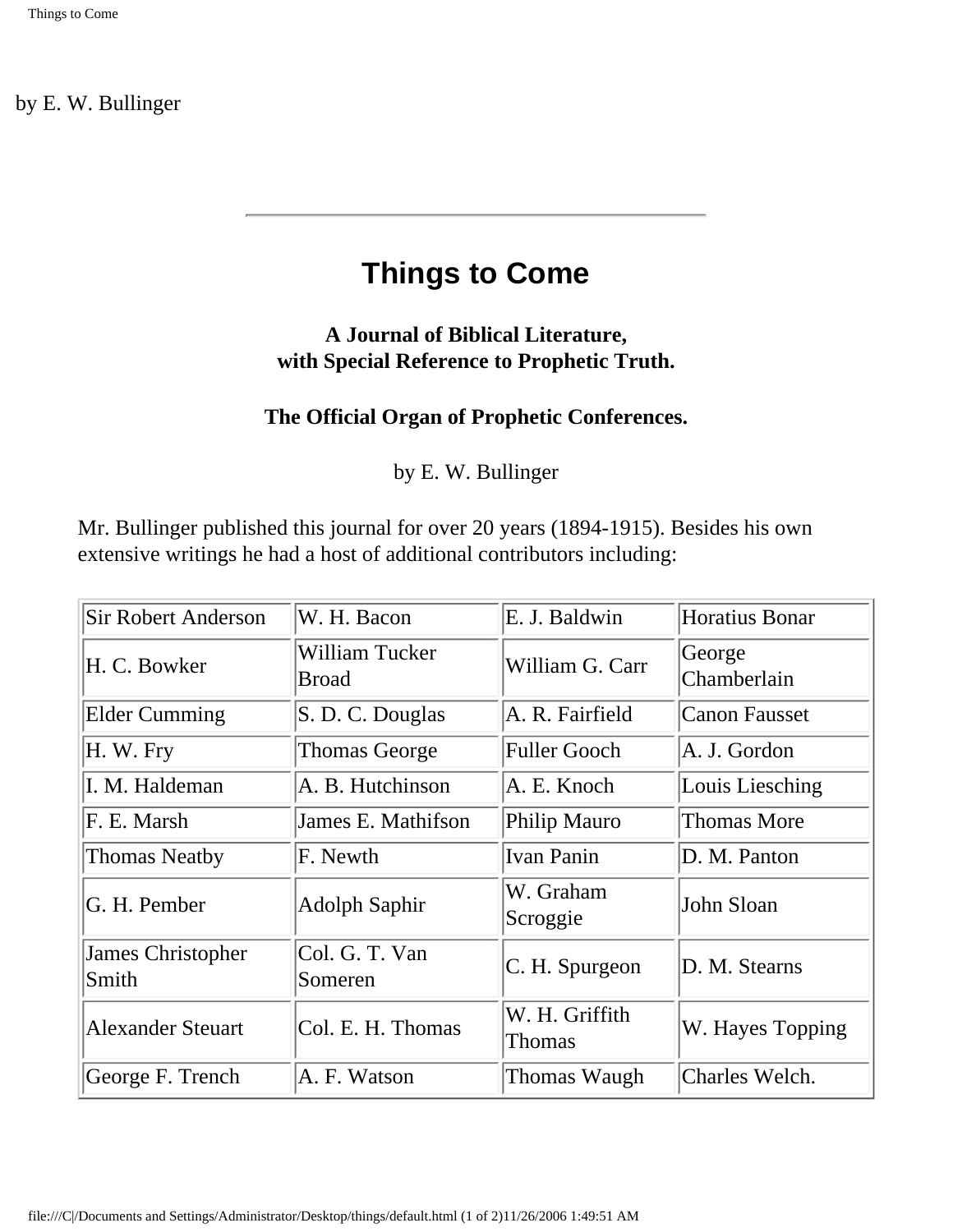Things to Come

[Vol. IV July 1897 June 1898](#page-0-0)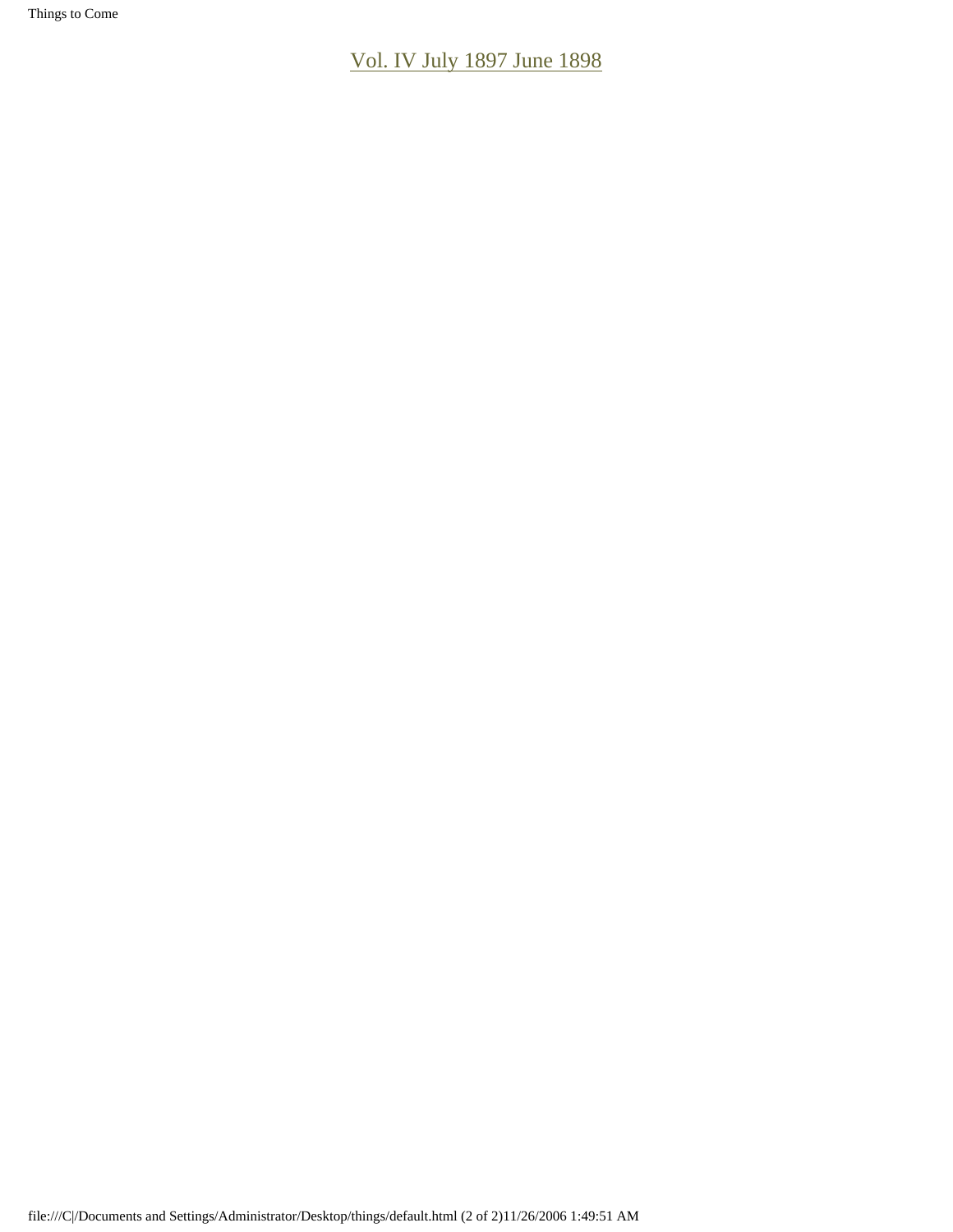# **Things to Come**

<span id="page-3-0"></span>**A Journal of Biblical Literature, with Special Reference to Prophetic Truth.** 

**The Official Organ of Prophetic Conferences.**

E. W. Bullinger

**[Vol. IV July 1897 June 1898](#page-0-0)**

**June, 1898** 

### **Editorial:**

1. "Accepted" and "Acceptable"

2. Notes on the Acts of the Apostles Fifth Paper. Chapter 19:21 to end.

### **Contributed Articles:**

Biblical Study By George Mill Warwick, Ontario, Canada

### **Conference Addresses:**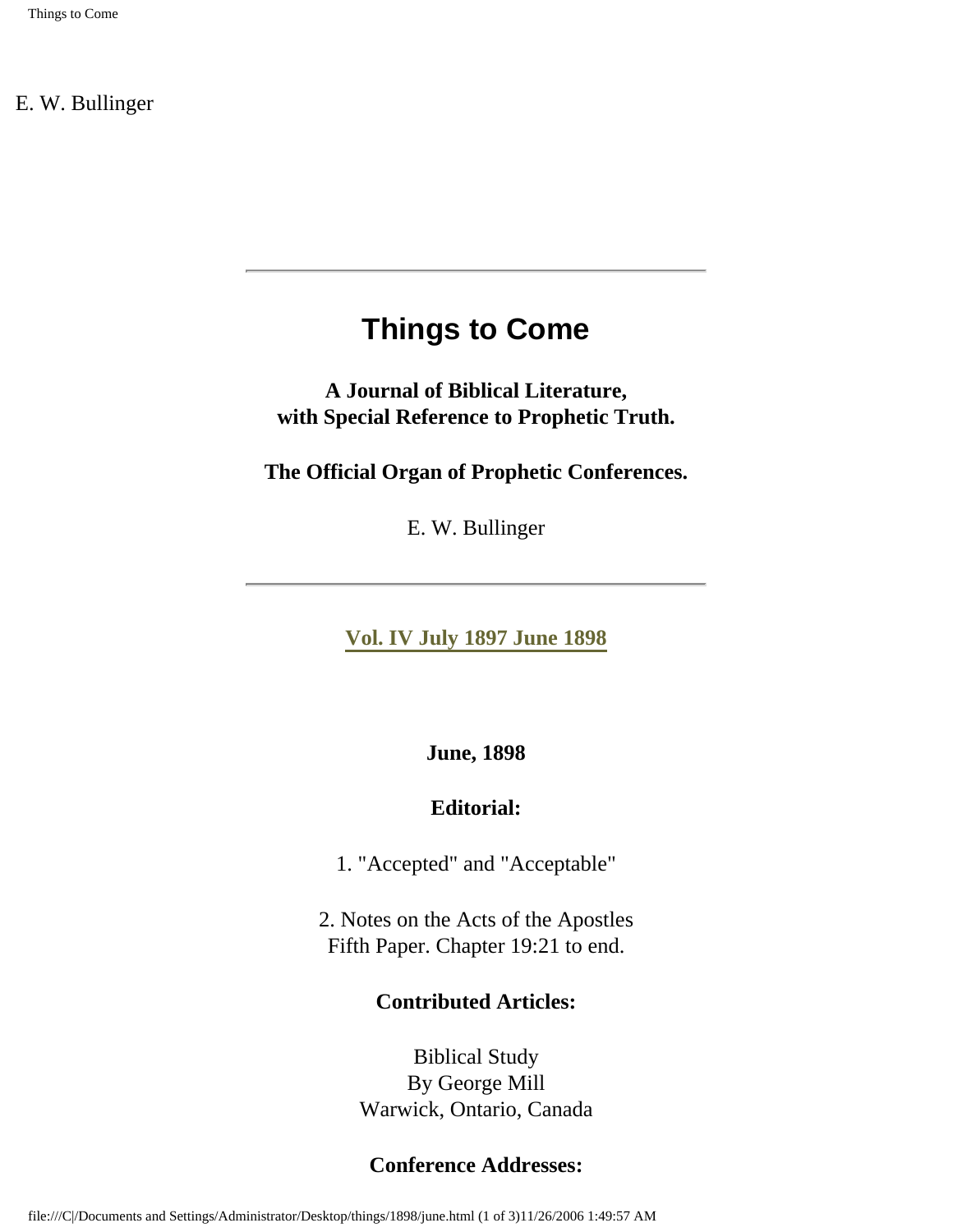God's Purposes in Israel By the Rev. John Wilkinson (At the Mildmay Prophetical Conference, Oct, 1896)

#### **Selected Gleanings:**

1. A House Divided Against Itself Cannot Stand

2. Are Afghans Israelites?

3. Man's Failure

#### **Correspondence:**

The "Letter" and the "Spirit"

### **Questions and Answers:**

1. 'Do this in remembrance of me.'

2. Benedicite

### **Signs of the Times:**

*Jewish Signs* Zionism

*Religious Signs:* 1. The New Bible 2. How the Higher Criticism Strikes a Man of the World 3. "Easter in the Churches" 4. Ritualistic Blasphemy 5. "Music and the Higher Life" 6. Church or Stage? 7. "The Regeneration of London" 8. Hopeless Scotland

> *Spiritist Signs:* The Jubilee of Spiritism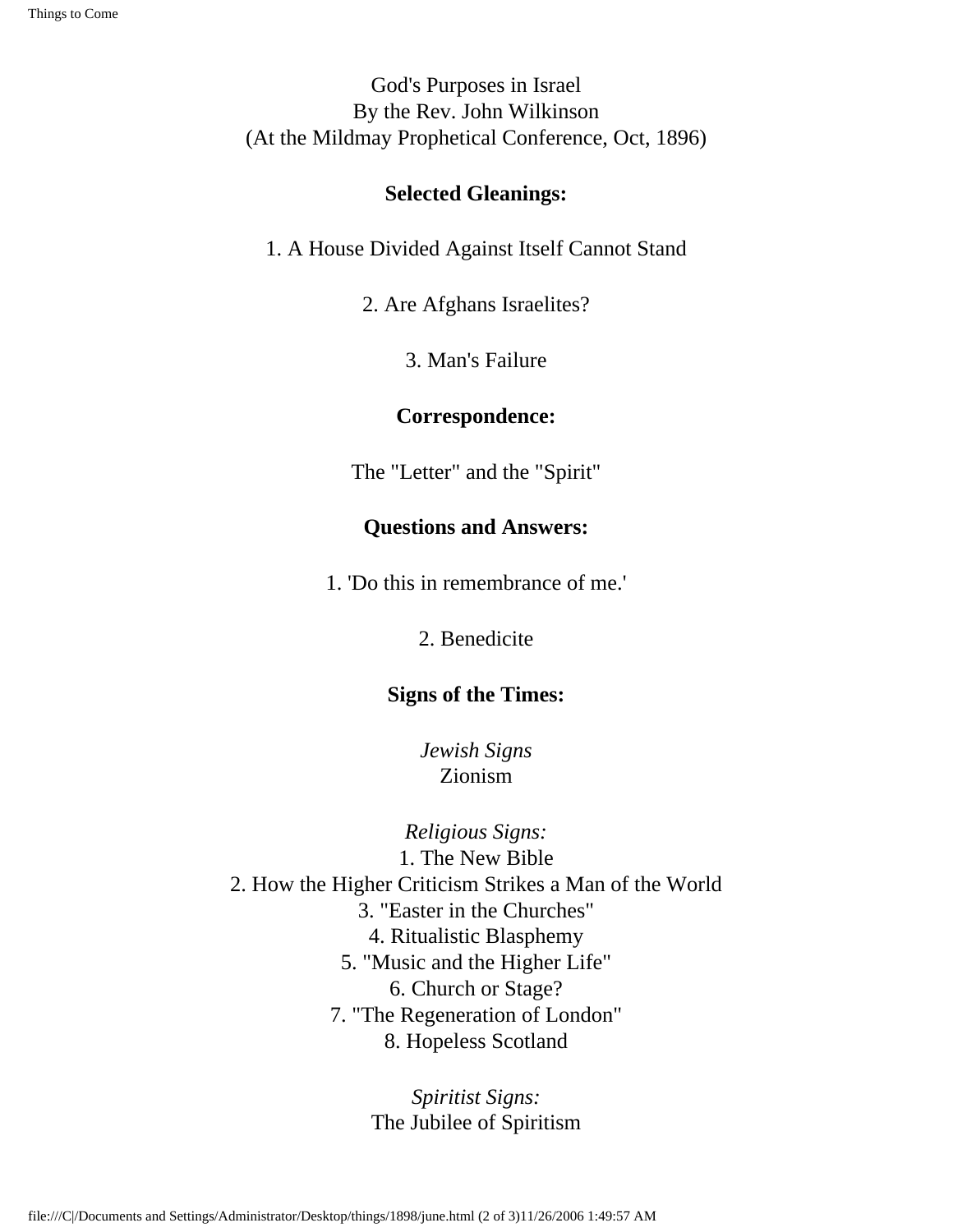### **Editor's Table:**

Review: *A Commentary of the Revelation of St. John* by Samuel Garratt, MA.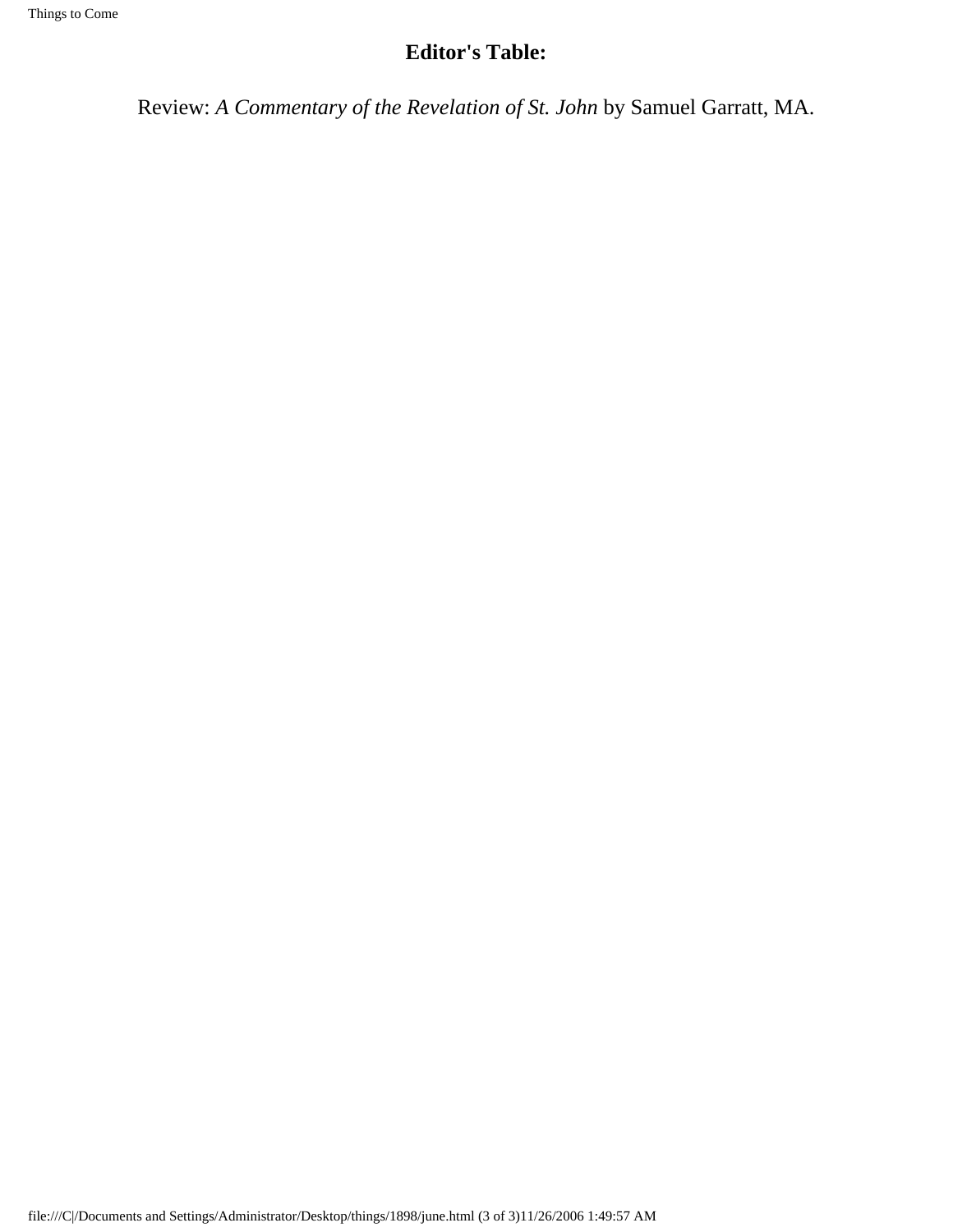# **Things to Come**

<span id="page-6-0"></span>**A Journal of Biblical Literature, with Special Reference to Prophetic Truth.** 

**The Official Organ of Prophetic Conferences.**

E. W. Bullinger

**[Vol. IV July 1897 June 1898](#page-0-0)**

**July, 1897** 

**Editorial:**

[The Dispensational Parables](file:///C|/Documents and Settings/Administrator/Desktop/things/1898/july/dispensational_parables.html)  No. III. The Talents Matthew 25:14-30

#### **Contributed Articles:**

1. The Flying Roll and the Ephah Zechariah 5:1-11 By E. O. A. N. D.

[2. The Divine Names and Titles](file:///C|/Documents and Settings/Administrator/Desktop/things/1898/july/names.html)

No. XIII The Son of Man By the Rev. Dr. Bullinger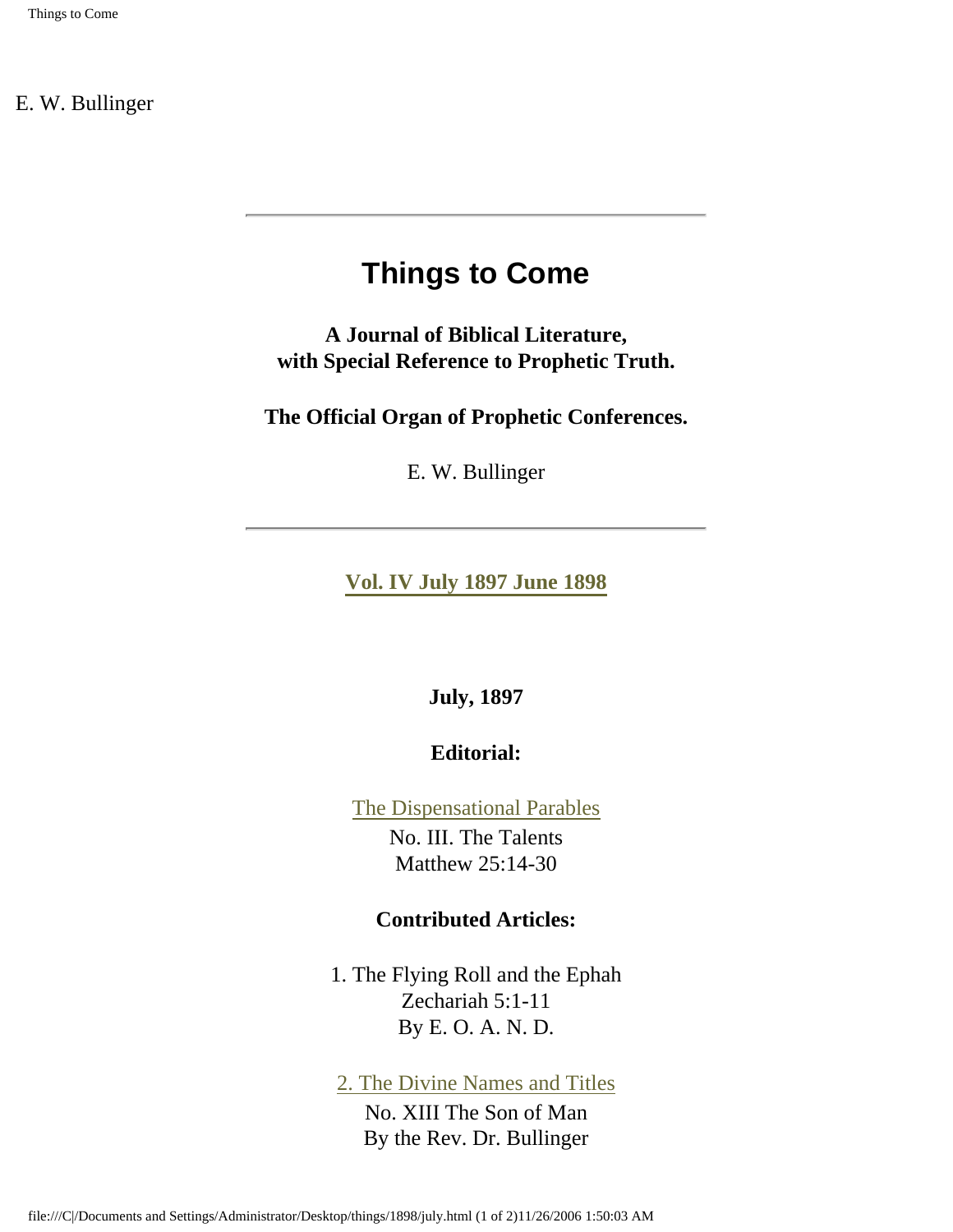### **Conference Addresses:**

[The Coming of our Lord Jesus Christ:](file:///C|/Documents and Settings/Administrator/Desktop/things/1898/july/phases.html)  [Are There Two Distinct Phases in His Second Advent?](file:///C|/Documents and Settings/Administrator/Desktop/things/1898/july/phases.html) By the Rev. M. Washington, MA, Rector of Staple Fitzpaine

### **Questions and Answers:**

["Will you please explain the difference between 'the Gospel of the Kingdom'](file:///C|/Documents and Settings/Administrator/Desktop/things/1898/july/questions.html) [and 'the Gospel of the grace of God'?"](file:///C|/Documents and Settings/Administrator/Desktop/things/1898/july/questions.html)

### **Signs of the Times:**

*Political Signs* [1. Political Economy](file:///C|/Documents and Settings/Administrator/Desktop/things/1898/july/political.html) [2. The Romish Conspiracy](file:///C|/Documents and Settings/Administrator/Desktop/things/1898/july/political.html#romish) (Oath of Allegiance)

*Religious Signs:* [1. The New Gospel](file:///C|/Documents and Settings/Administrator/Desktop/things/1898/july/religious.html) ("Gospel of Social Duty") [2. Even the World is Astonished!](file:///C|/Documents and Settings/Administrator/Desktop/things/1898/july/religious.html#world) ("Union of the Church and the Stage") [3. Ichabod!](file:///C|/Documents and Settings/Administrator/Desktop/things/1898/july/religious.html#ichabod)  (Romish conspiracy) [4. Arminian Tricks and Shifts](file:///C|/Documents and Settings/Administrator/Desktop/things/1898/july/religious.html#arminian)

*Jewish Signs:* [1. Zionism and Nationalism](file:///C|/Documents and Settings/Administrator/Desktop/things/1898/july/jewish.html) [2. American Support for the Zionist Congress](file:///C|/Documents and Settings/Administrator/Desktop/things/1898/july/jewish.html#support)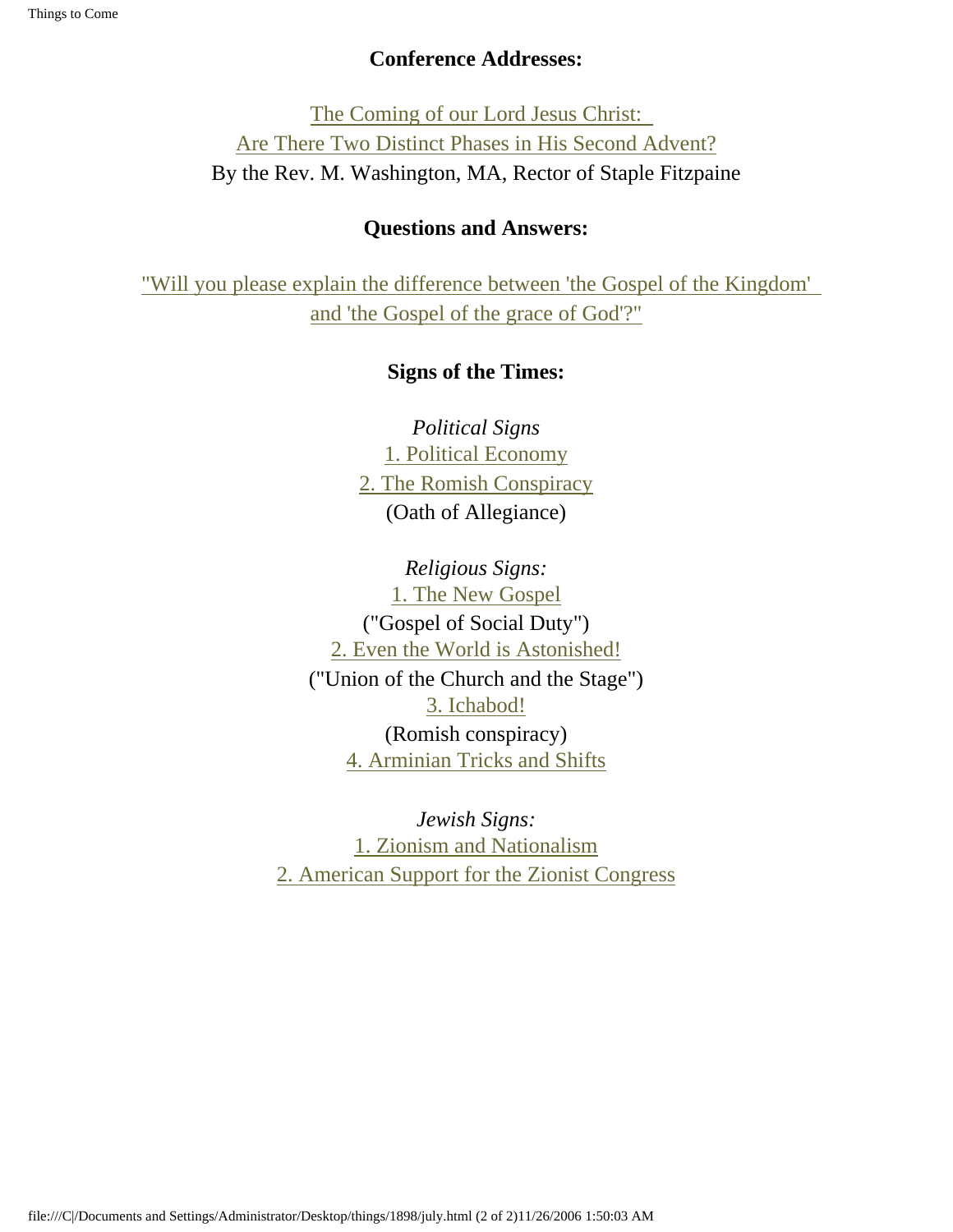# **Things to Come**

<span id="page-8-0"></span>**A Journal of Biblical Literature, with Special Reference to Prophetic Truth.** 

**The Official Organ of Prophetic Conferences.**

E. W. Bullinger

**[Vol. IV July 1897 - June 1898](#page-0-0)**

**August, 1897** 

**Editorial:**

[1. The Dispensational Parables:](file:///C|/Documents and Settings/Administrator/Desktop/things/1898/aug/marriage.html)  IV. The Marriage of the King's Son Matthew 22:2-14

[2. "By Me Kings Reign"](file:///C|/Documents and Settings/Administrator/Desktop/things/1898/aug/reign.html) 

A Sermon on the 60th Anniversary of the Queen's Accession By the Rev. Dr. Bullinger Proverbs 8:15

#### **Contributed Articles:**

### [1. Israel's Hope](file:///C|/Documents and Settings/Administrator/Desktop/things/1898/aug/hope.html) A Bible Study on Psalm 130

file:///C|/Documents and Settings/Administrator/Desktop/things/1898/aug.html (1 of 2)11/26/2006 1:50:14 AM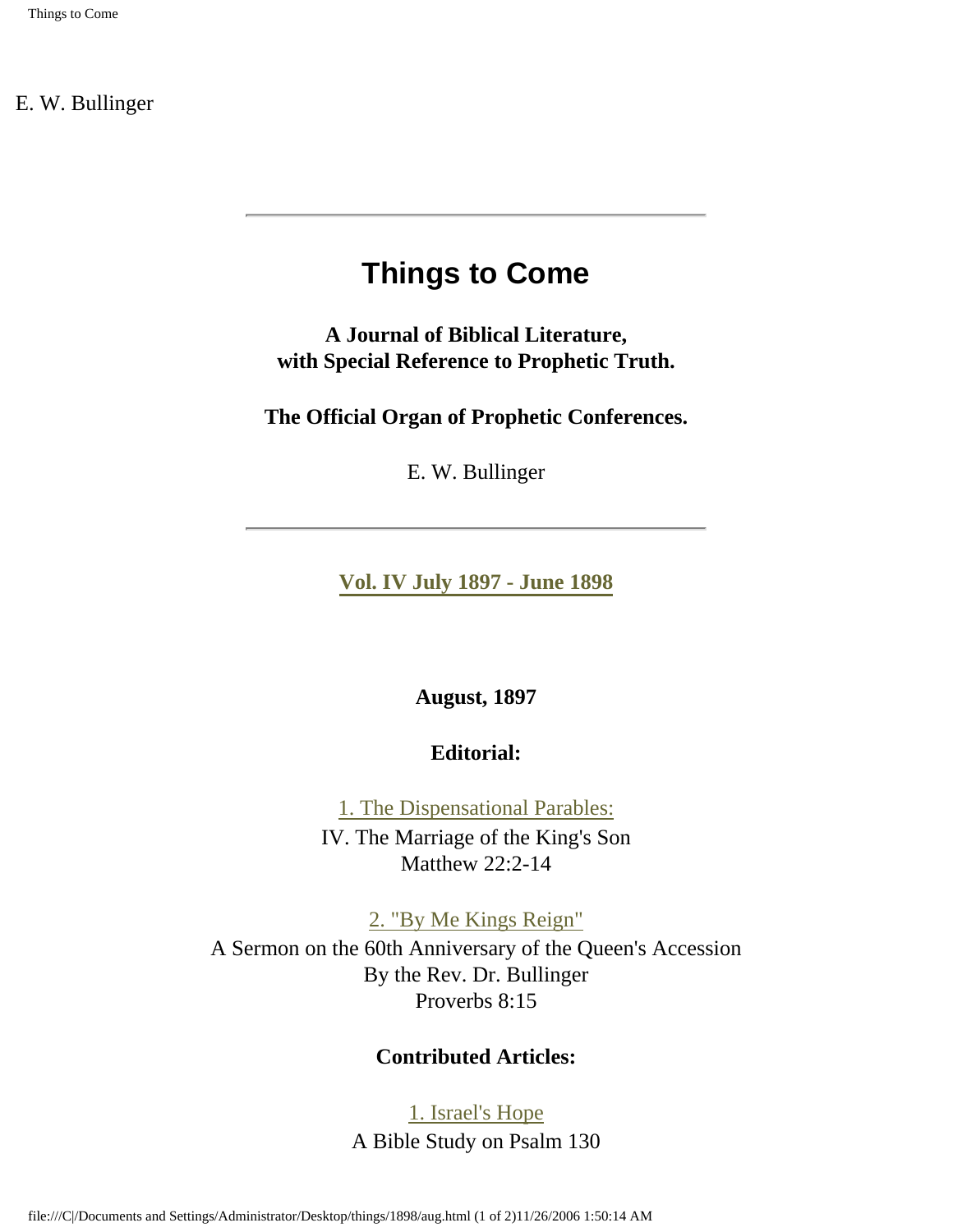### By Rev. David Baron

[2. "The Son of David"](file:///C|/Documents and Settings/Administrator/Desktop/things/1898/aug/david.html)  By Rev. J. C. Smith, Hoylake

3. The Flying Roll and the Ephah Zechariah 5:1-11 By E. O. A. N. D.

### **Examples of Bible Structure:**

[The Structure of Matthew 6:19-34](file:///C|/Documents and Settings/Administrator/Desktop/things/1898/aug/structure.html)

### **Questions and Answers:**

[1. The Inscriptions on the Cross](file:///C|/Documents and Settings/Administrator/Desktop/things/1898/aug/question.html)

[2. "How shall we reconcile such passages as Matthew 23:34-36](file:///C|/Documents and Settings/Administrator/Desktop/things/1898/aug/question.html#2)  [and Revelation 18:24 with Luke 23:34?](file:///C|/Documents and Settings/Administrator/Desktop/things/1898/aug/question.html#2) [How was the prayer on the cross answered?"](file:///C|/Documents and Settings/Administrator/Desktop/things/1898/aug/question.html#2)

### **Signs of the Times:**

*Jewish Signs* [1. Dr. Herzl on the Coming Zionist Congress](file:///C|/Documents and Settings/Administrator/Desktop/things/1898/aug/jewish.html) [2. The Damascus Railway](file:///C|/Documents and Settings/Administrator/Desktop/things/1898/aug/jewish.html#damascus) [3. Great Numerical Reduction and Increase of Israel](file:///C|/Documents and Settings/Administrator/Desktop/things/1898/aug/jewish.html#great)

*Religious Signs:* [1. Jubilee Sermons](file:///C|/Documents and Settings/Administrator/Desktop/things/1898/aug/religious.html) [2. "New-Laid Egg Service!"](file:///C|/Documents and Settings/Administrator/Desktop/things/1898/aug/religious.html#egg) [3. The Handel Festival](file:///C|/Documents and Settings/Administrator/Desktop/things/1898/aug/religious.html#handel) [4. The World's Use of the Bible \(Fireworks at the Crystal Palace\)](file:///C|/Documents and Settings/Administrator/Desktop/things/1898/aug/religious.html#world) [5. Rome's Jubilee Tactics](file:///C|/Documents and Settings/Administrator/Desktop/things/1898/aug/religious.html#rome)

> **Editor's Table:** ["Obediential Righteousness"](file:///C|/Documents and Settings/Administrator/Desktop/things/1898/aug/righteousness.html)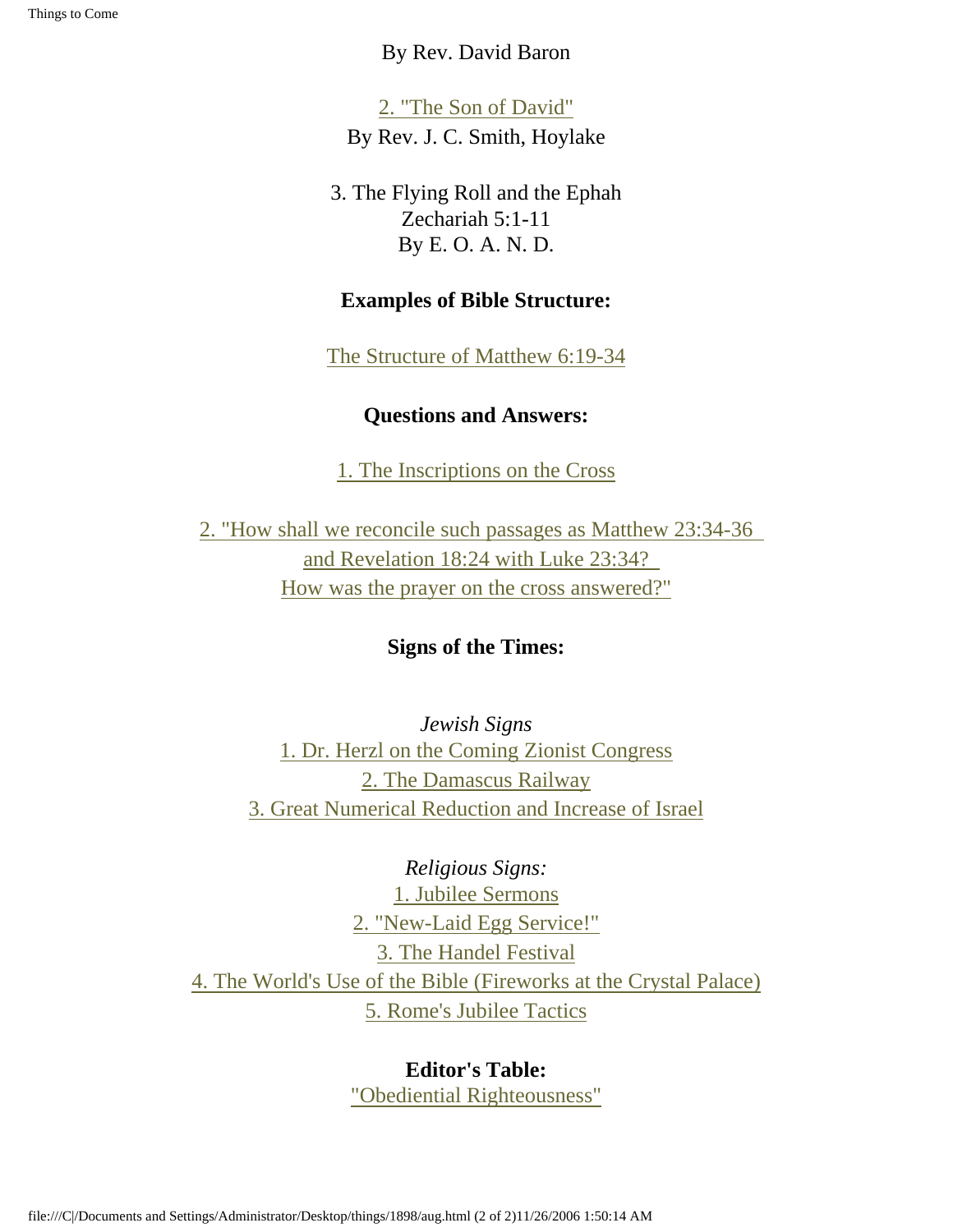# **Things to Come**

<span id="page-10-0"></span>**A Journal of Biblical Literature, with Special Reference to Prophetic Truth.** 

**The Official Organ of Prophetic Conferences.**

E. W. Bullinger

**[Vol. IV July 1897 - June 1898](#page-0-0)**

**September, 1897** 

### **Editorial:**

[1. Some Dispensational Parables](file:///C|/Documents and Settings/Administrator/Desktop/things/1898/sept/parables.html)  V. The Pounds Luke 19:12-27

[2. "The Logia \(or Sayings\) of Jesus"](file:///C|/Documents and Settings/Administrator/Desktop/things/1898/sept/logia.html)

[3. "Russia's Destiny by the Light of Prophecy"](file:///C|/Documents and Settings/Administrator/Desktop/things/1898/sept/russia.html)

[4. The Son of David](file:///C|/Documents and Settings/Administrator/Desktop/things/1898/sept/david.html)  By the Rev. Jas. C. Smith, of Hoylake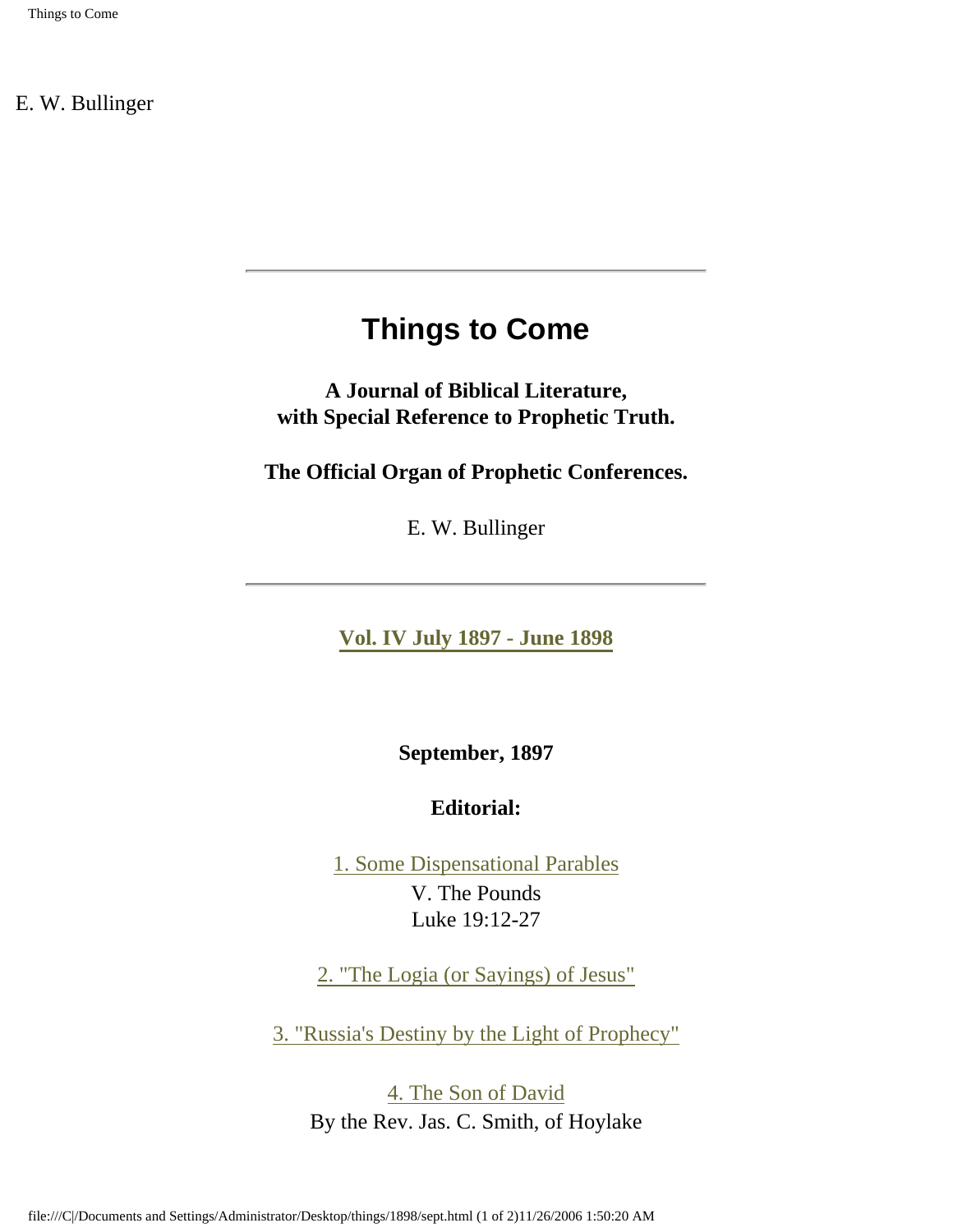#### Things to Come

### **Contributed Articles:**

[1. Is the City of Revelation 21 the Church?](file:///C|/Documents and Settings/Administrator/Desktop/things/1898/sept/church.html) By. Geo. F. Trench

[2. The Three Wells of Genesis 26](file:///C|/Documents and Settings/Administrator/Desktop/things/1898/sept/wells.html)

### [3. Mariolatry](file:///C|/Documents and Settings/Administrator/Desktop/things/1898/sept/mariolatry.html)

### **Conference Addresses:**

[Are There Two Distinct Phases in the Second Coming of our Lord?](file:///C|/Documents and Settings/Administrator/Desktop/things/1898/sept/phases.html)

By John Wood, Esq. (At a Prophetical Conference, 1897)

# **Selected Gleanings:**

["The Teaching of Jesus"](file:///C|/Documents and Settings/Administrator/Desktop/things/1898/sept/teaching.html)

# **Questions and Answers:**

["Are we not misled when we apply Revelation 20:4-6 to the Church of this dispensation?](file:///C|/Documents and Settings/Administrator/Desktop/things/1898/sept/question.html)

### **Signs of the Times:**

*Jewish Signs:* ["The Advent of the New Moses"](file:///C|/Documents and Settings/Administrator/Desktop/things/1898/sept/jewish.html)  (*The Pall Mall Gazette* [Interview with Dr. Herzl\)](file:///C|/Documents and Settings/Administrator/Desktop/things/1898/sept/jewish.html)

> *Political Signs* The Prospects of the Ten Kingdoms

*Religious Signs:* [1. "The Facts of Science"](file:///C|/Documents and Settings/Administrator/Desktop/things/1898/sept/religious.html) [2. A Natural Man's View of Paul](file:///C|/Documents and Settings/Administrator/Desktop/things/1898/sept/religious.html#2) [3. Religious Competition](file:///C|/Documents and Settings/Administrator/Desktop/things/1898/sept/religious.html#3)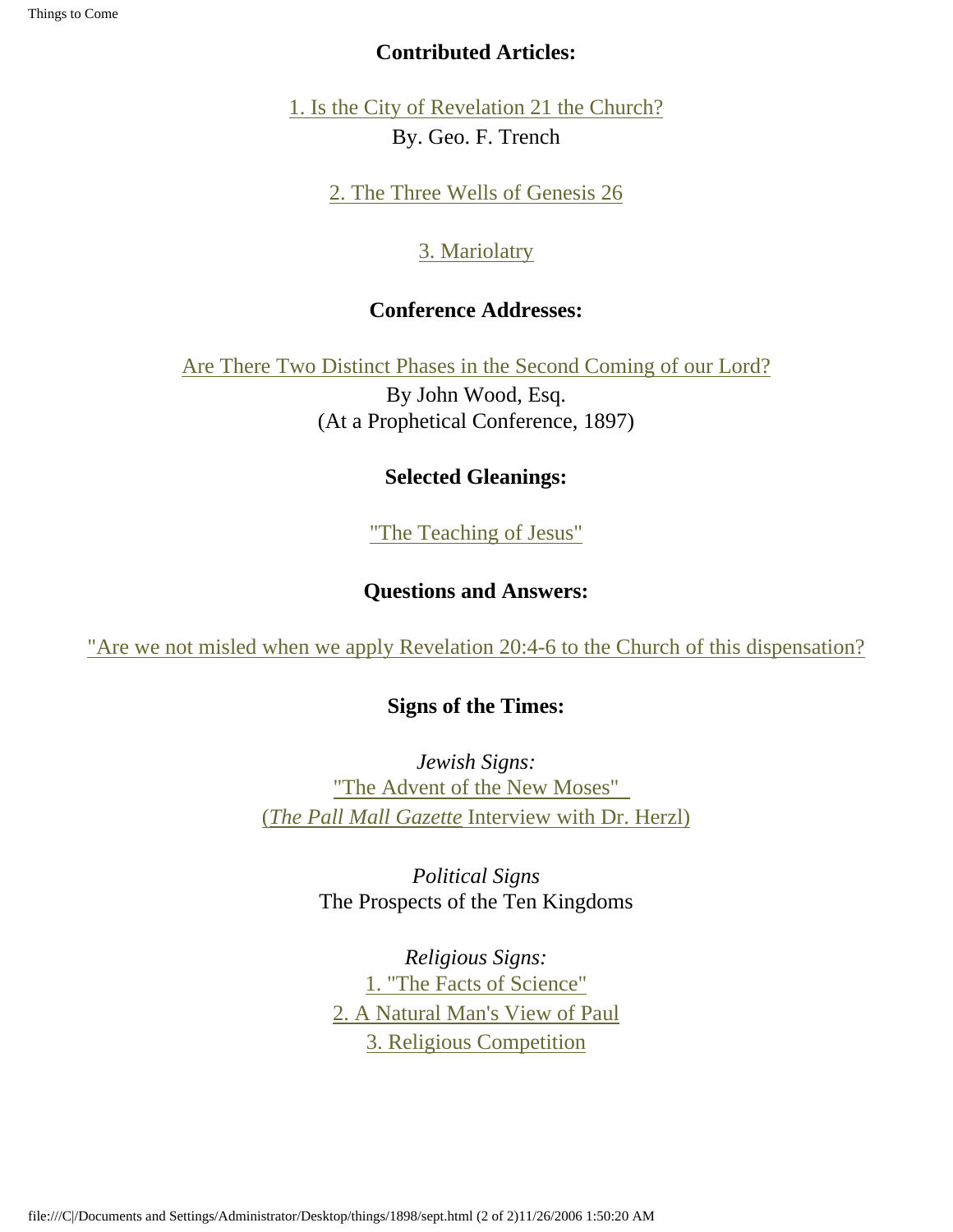# **Things to Come**

<span id="page-12-0"></span>**A Journal of Biblical Literature, with Special Reference to Prophetic Truth.** 

**The Official Organ of Prophetic Conferences.**

E. W. Bullinger

**[Vol. IV July 1897 June 1898](#page-0-0)**

**October, 1897** 

### **Editorial:**

Notes on the Acts of the Apostles

### **Contributed Articles:**

1. First and Last Words in Scripture By Dr. Bullinger

2. The Structure of the Books of the Bible By the Rev. Dr. Bullinger

3. The Peopling of the Renewed Earth By E. O. A. N. D.

### **Conference Addresses:**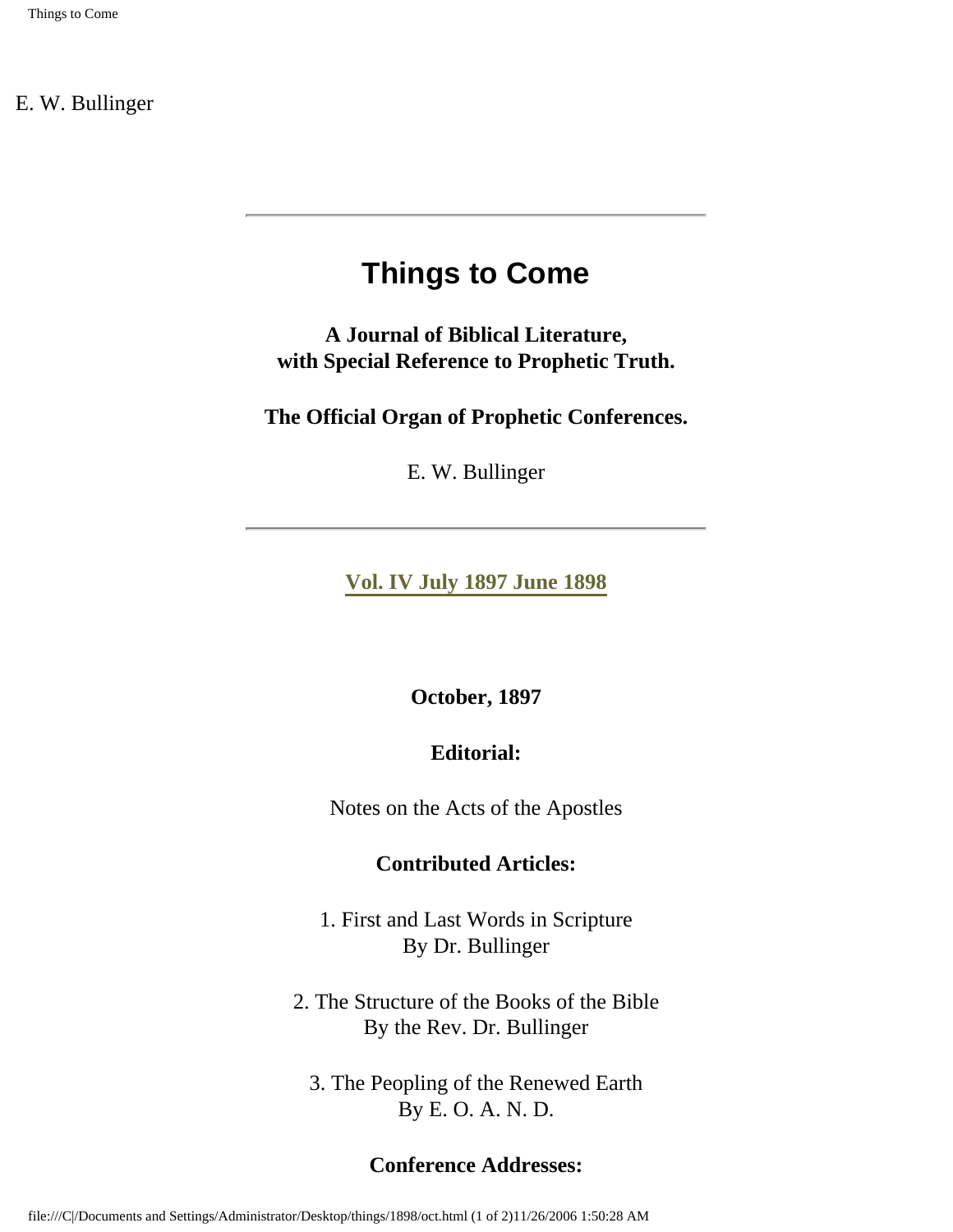Fulfilled Prophecy and God's Word

### **Questions and Answers:**

1. a. The translation of Enoch and Elijah b. Was not Joseph taking to himself a wife of the Gentiles a type of the Church? c. John 15:4, etc: 'Abide in Me." d. John 14:3: 'I will come again and receive you unto Myself.' e. 2 Corinthians 11:2: 'Husband.' Does this word refer to Christ?

2. Enoch

3. 'The breaking of bread'

### **Signs of the Times:**

*Jewish Signs* 1. The Late Zionist Congress at Basle 2. The Return of the Jews Opposed by the Pope 3. Palestinian Exhibition at Hamburg

> *Political Signs:* The Clay and the Iron

*Social Signs:* Modern Millionaires

*Religious Signs:* 1. Another Reproof from the World 2. The World's View of Religious Burlesque 3. "The Old Jonah Story" 4. "The Nonconformists and the Poor"

> **Editor's Table** Protestant Infallibility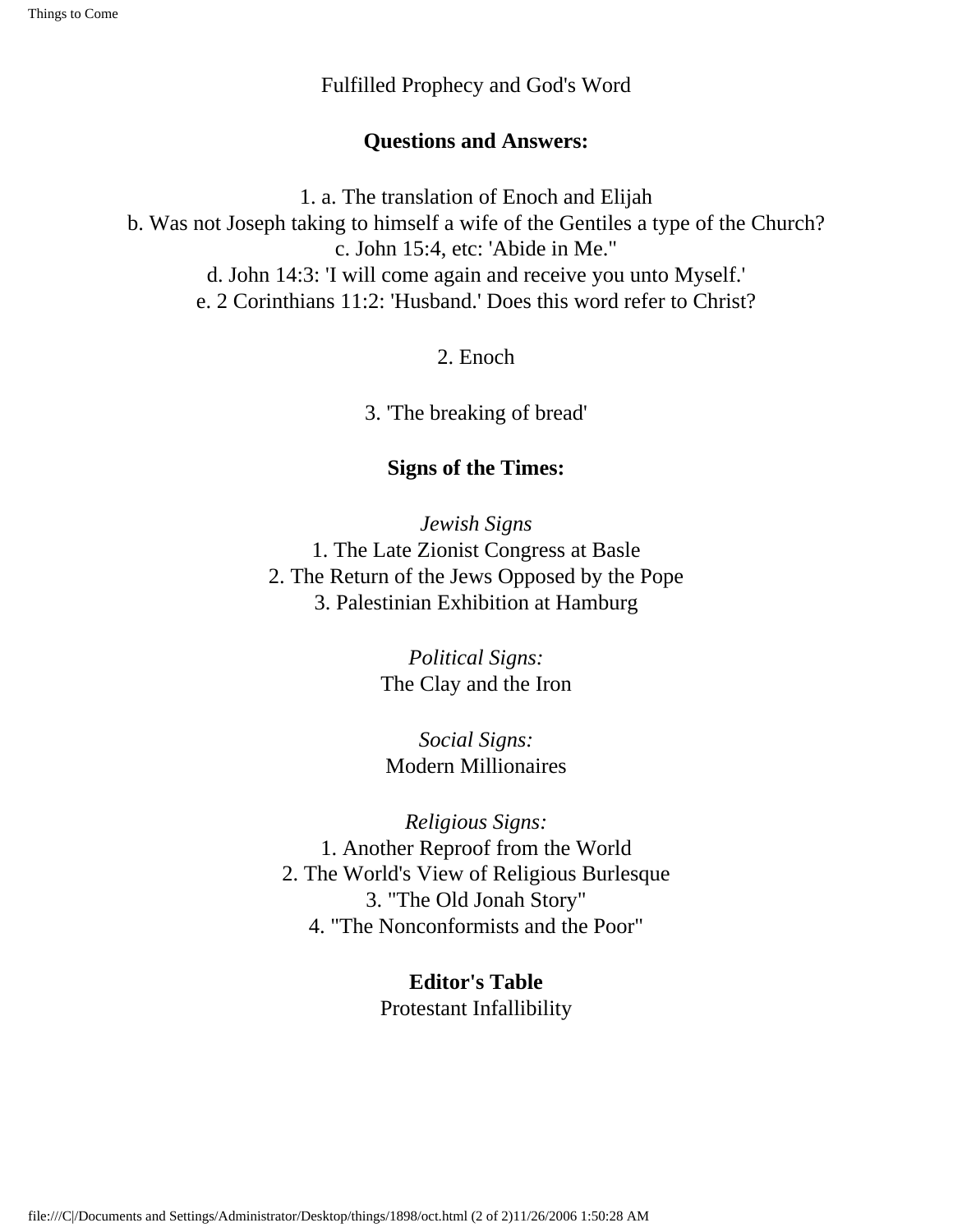# **Things to Come**

<span id="page-14-0"></span>**A Journal of Biblical Literature, with Special Reference to Prophetic Truth.** 

**The Official Organ of Prophetic Conferences.**

E. W. Bullinger

**[Vol. IV July 1897 June 1898](#page-0-0)**

**November, 1897** 

### **Editorial:**

1. The Apostolic Testimony to Jerusalem: or the True Place of Pentecost

2. "The Silence of God"

### **Contributed Articles:**

1. "Obediential Righteousness" By Dr. Forster

2. The Structure of the Books of the Bible By the Rev. Dr. Bullinger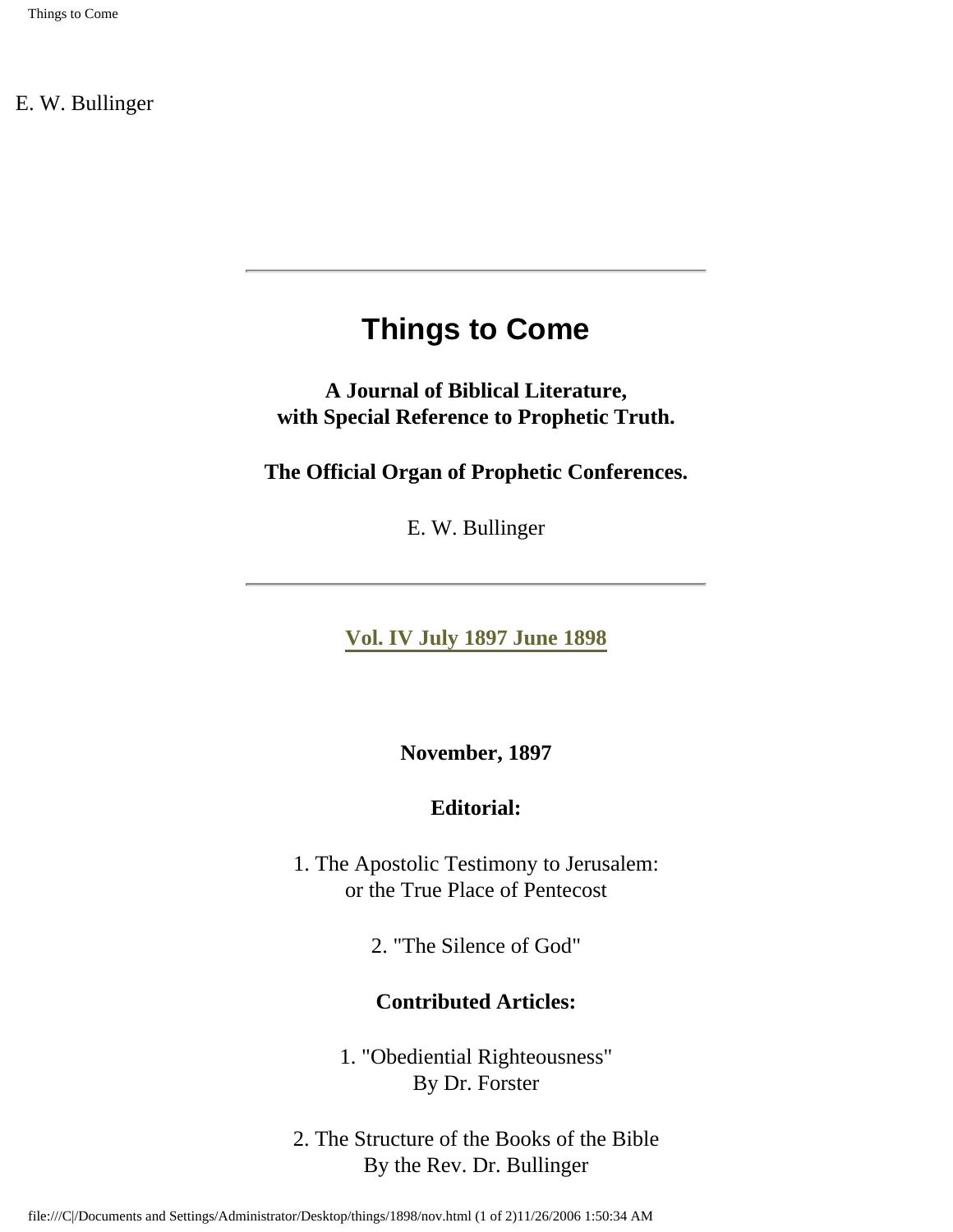3. The Peopling of the Renewed Earth By E. O. A. N. D.

#### **Conference Addresses:**

"The Hope of His Calling" By Rev. E. W. Bullinger, D.D. (At the Mildmay Prophetical Conference, Oct, 1896)

#### **Selected Gleanings:**

Comfort

### **Questions and Answers:**

1. "Why is Ezekiel given the title, 'Son of man,' and with such frequency?"

2. a. If Israel is to be the object of government according to Luke 22:30... b. Are the 144,000 not an earthly company in sympathy with Christ's suffering... c. Does John the Baptist include all the OT saints when he says that he is not the bride...

### **Signs of the Times:**

*Jewish Signs* 1. Basle Congress 2. Alarming Situation of the Jews in Persia

*Religious Signs:* 1. More Foreshadowings of Antichrist 2. A New Religious Society 3. Religion Versus Christianity 4. Rewriting the Bible 5. Scientific Catholicism

6. Papal Profanities in Venice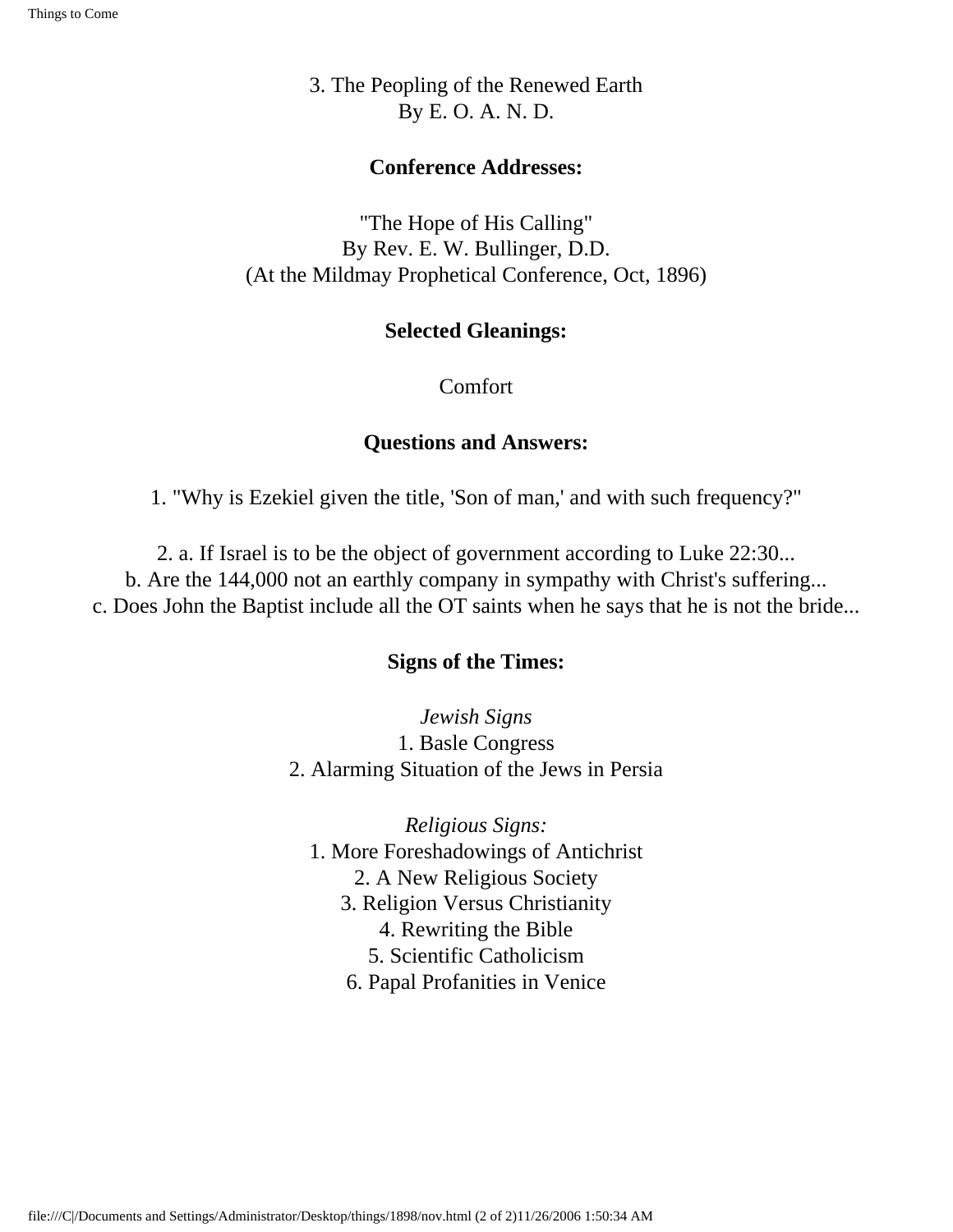# **Things to Come**

<span id="page-16-0"></span>**A Journal of Biblical Literature, with Special Reference to Prophetic Truth.** 

**The Official Organ of Prophetic Conferences.**

E. W. Bullinger

**[Vol. IV July 1897 June 1898](#page-0-0)**

**December, 1897** 

### **Editorial:**

The Apostolic Testimony to Jerusalem

### **Contributed Articles:**

1. A Sign and A Stumbling-Block Matthew 12 By Rev. Jas. C. Smith, Hoylake

2. The Structure of the Books of the New Testament By the Rev. Dr. Bullinger

### **Conference Addresses:**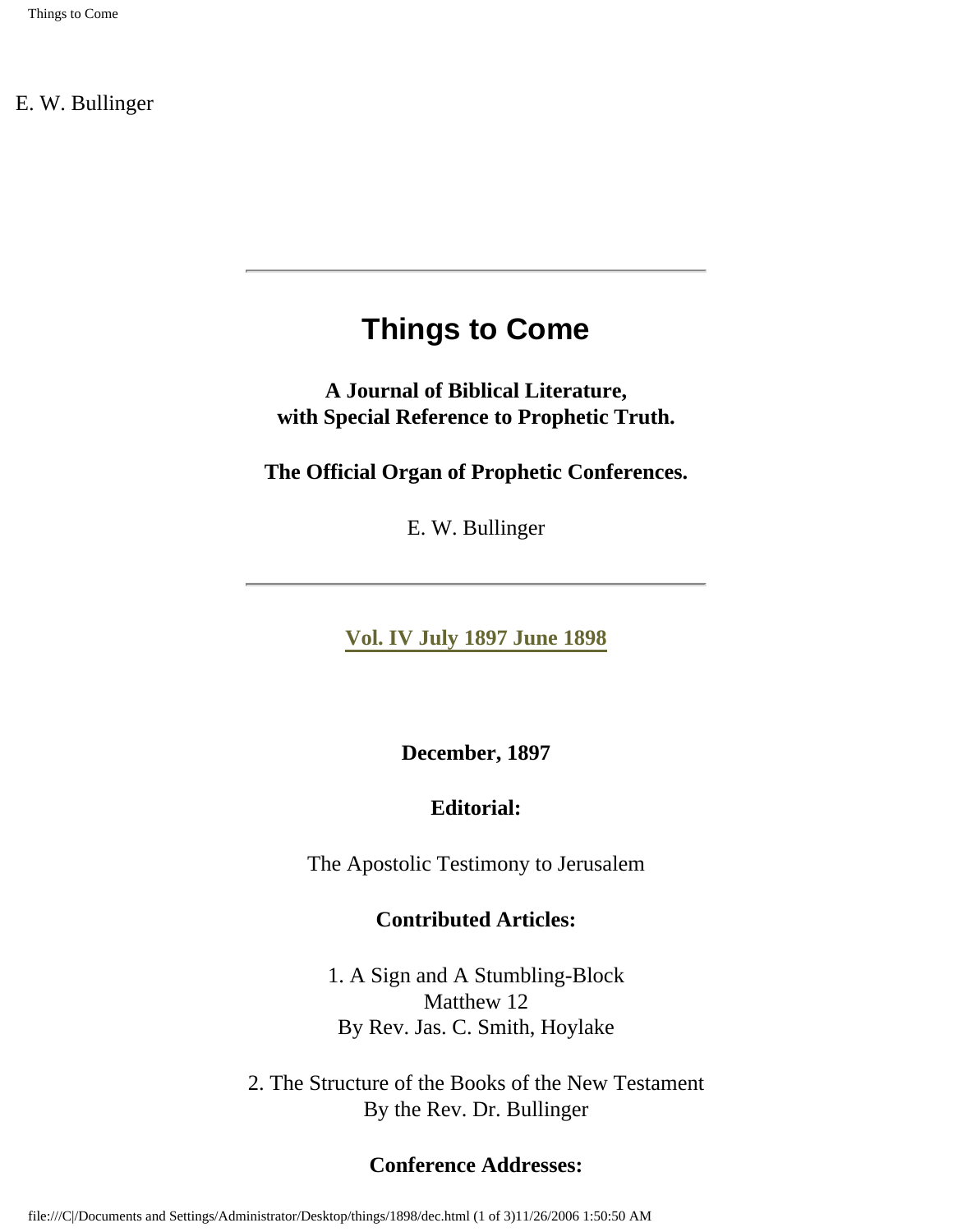The Hope of His Calling By Rev. Dr. Bullinger (At the Mildmay Prophetic Conference, Oct, 1896)

#### **Selected Gleanings:**

1. "A Zeal of God" Romans 10:2-4

2. The Inspiration of Jeremiah

### **Questions and Answers:**

1. A Lover of Music

2. "Will you explain the difference between the Sabbath and Sunday?"

3. "Will you please explain Acts 21:23-27? Why did Paul take a vow on himself?"

4. Question on Dr. Anderson's book "The Literal Interpretation of Scripture"

### **Signs of the Times:**

*Jewish Signs* 1. "The Zionists and Palestine" a. Rebuilding of the Temple of Jerusalem b. Material for the Temple Already Ordered c. The Tomb of Moses

*Religious Signs:* 1. "Citizen Sunday" 2. "The New Orthodoxy" 3. Romish Bazaar in a Parish Church Hall 4. Wesleyans and Dead Ministers 5. Man-Made Churchmen and Backsliders 6. A Sensation in the Pulpit 7. The Latest Thing in Religions

### **Editor's Table:**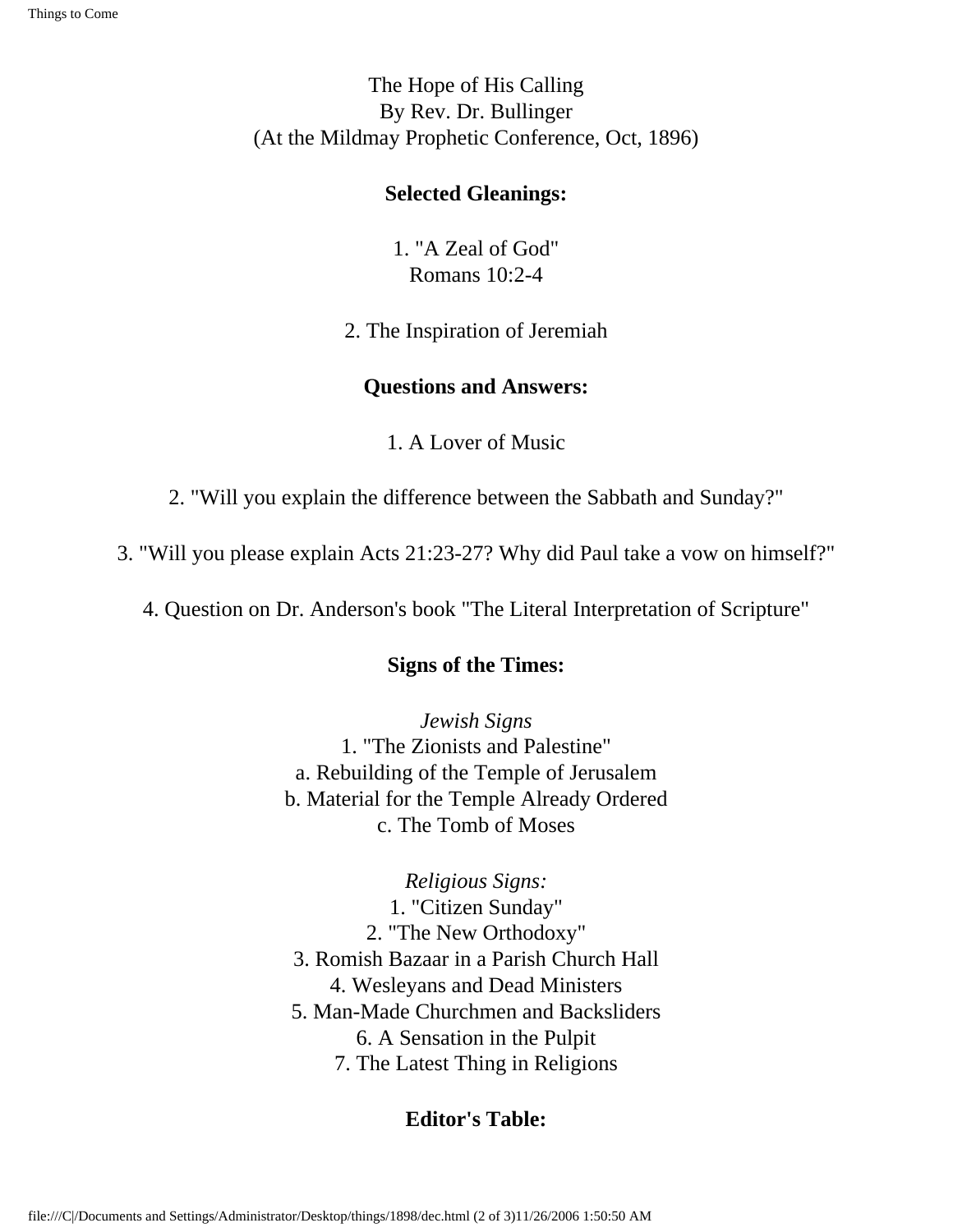Things to Come

Three New Works by Dr. Bullinger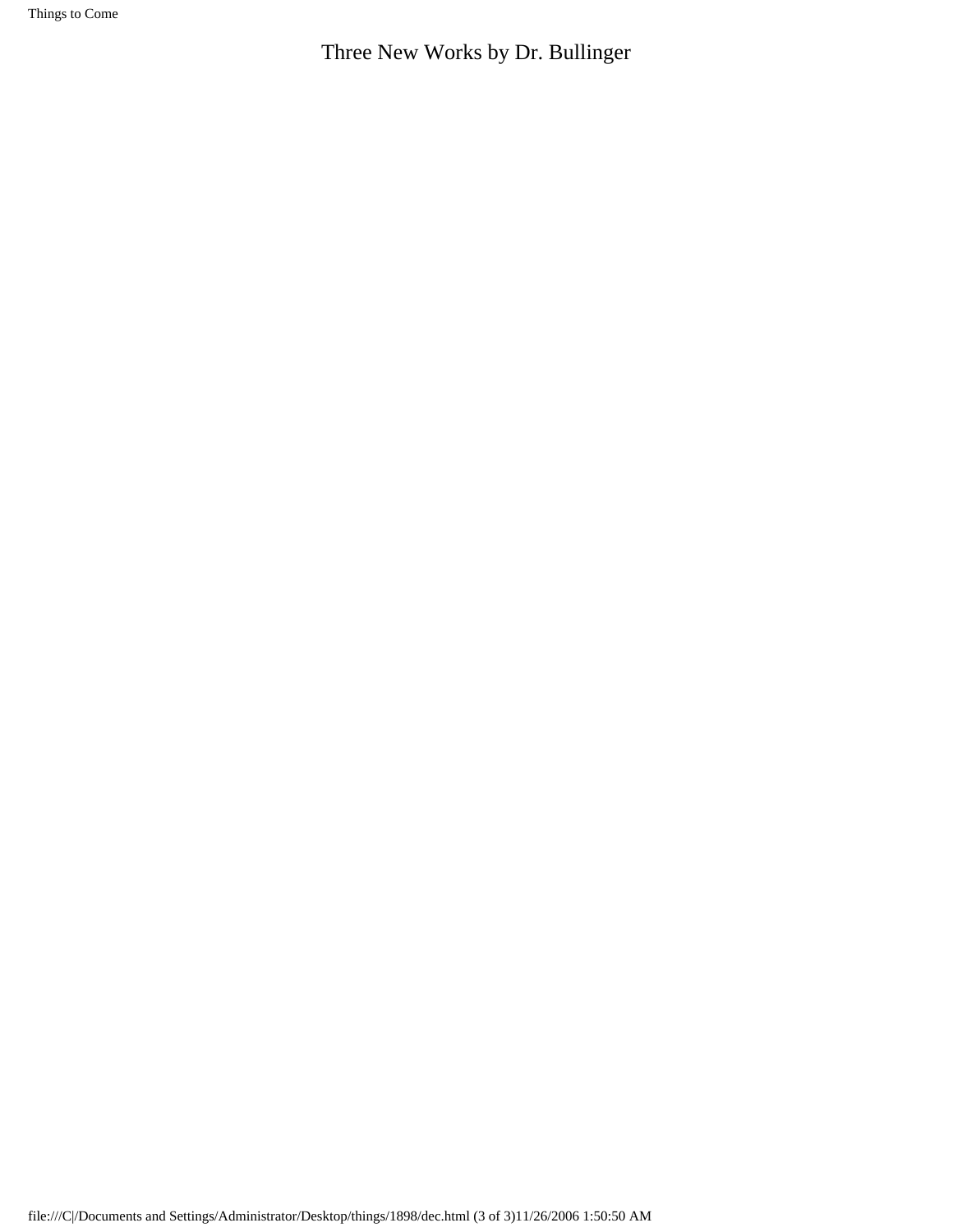# **Things to Come**

<span id="page-19-0"></span>**A Journal of Biblical Literature, with Special Reference to Prophetic Truth.** 

**The Official Organ of Prophetic Conferences.**

E. W. Bullinger

**[Vol. IV July 1897 June 1898](#page-0-0)**

**January, 1898** 

### **Editorial:**

The Conclusion of Peter's Ministry in the Land of Israel Acts 8-12

### **Contributed Articles:**

1. "This is My Body" By Rev. Dr. Bullinger

### **Conference Addresses:**

A Personal Antichrist By Robert Anderson, CB, LLD

### **Questions and Answers:**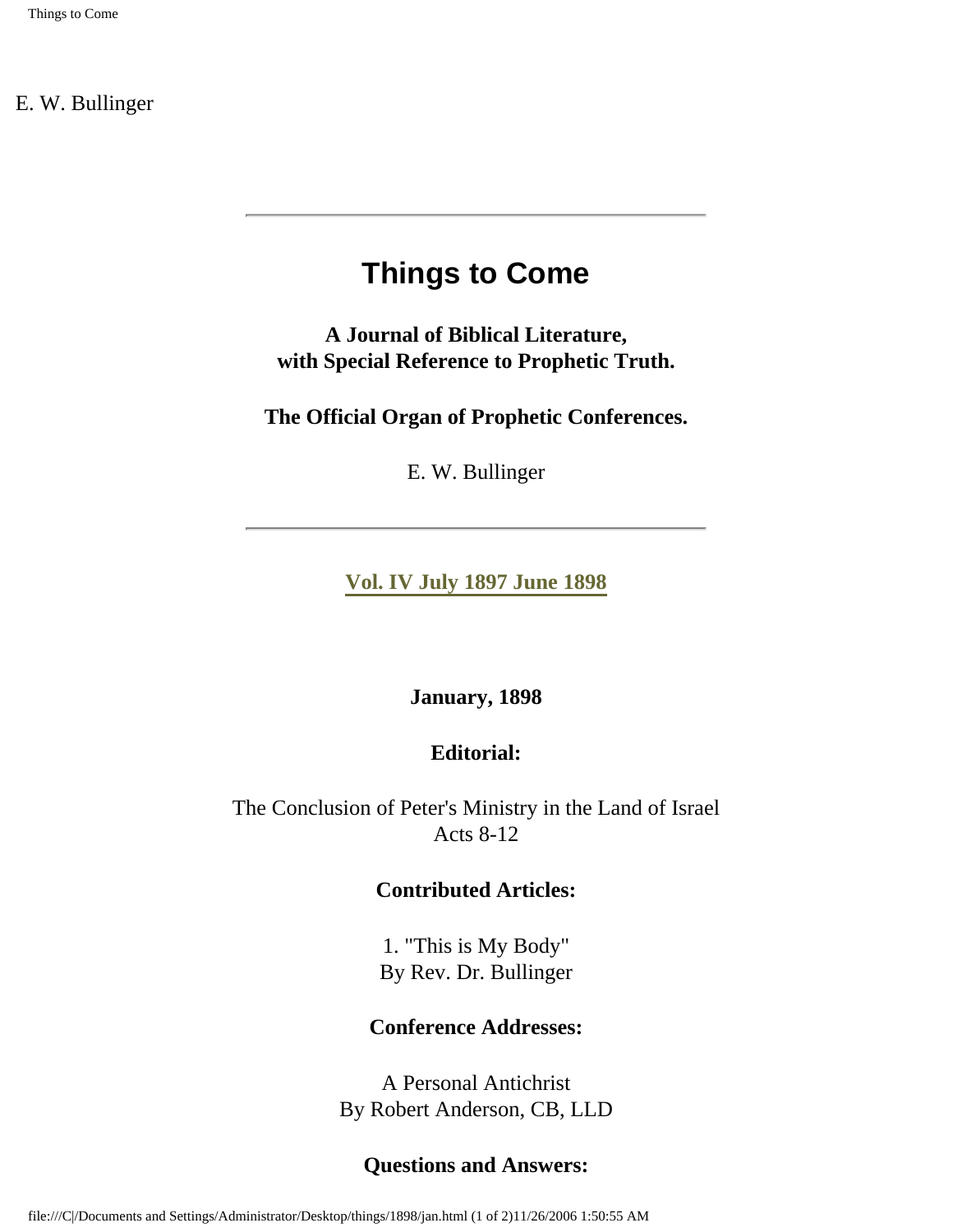- 1. "Will you kindly explain to me whether the 'one baptism' mentioned in Ephesians 4:5 refers to the baptism of the Holy Ghost or to believer's baptism?
- 2. "Do you think that Paul's term of '*adoption*' is analogous to John's term of '*the new birth*'..."

### **Signs of the Times:**

*Jewish Signs*

1. "Setting Up the Kingdom of Israel" (Will the Jews return to Palestine?) 2. "Preparing for the New Exodus" (Europe and the Jews/Russia and the Jews)

> *Religious Signs:* 1. The New Gospel of Humanity 2. Fruits of the Higher Criticism 3. Christianity in London 4. The Church of Christian Science 5. Missions and Bazaars 6. No Hope from Education

**Editor's Table:** 1. Proposed Memorial to Toplady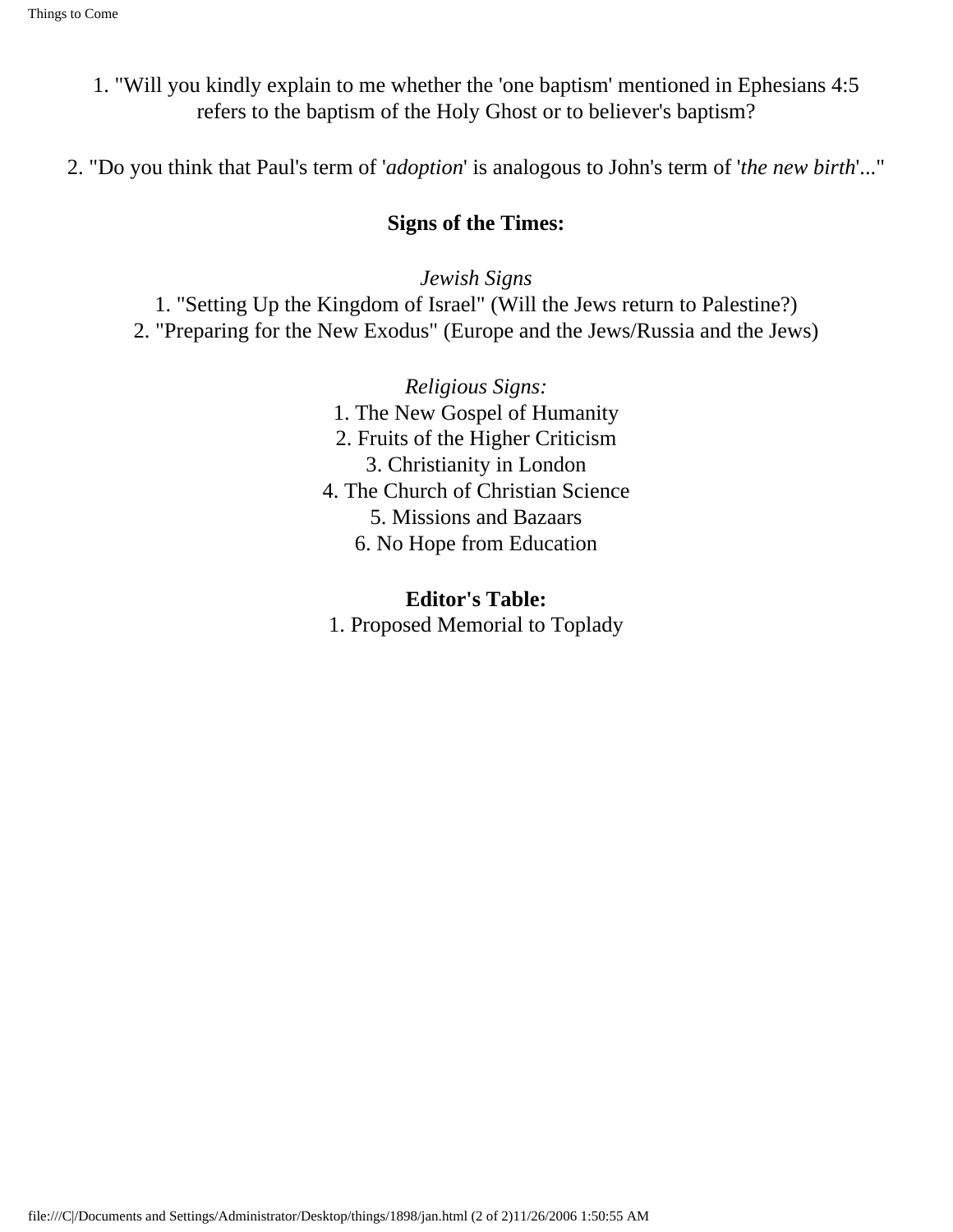# **Things to Come**

<span id="page-21-0"></span>**A Journal of Biblical Literature, with Special Reference to Prophetic Truth.** 

**The Official Organ of Prophetic Conferences.**

E. W. Bullinger

**[Vol. IV July 1897 June 1898](#page-0-0)**

**February, 1898** 

**Editorial:**

1. A Real Blessing Matthew 11:6

2. The Ministry of Paul in the Synagogues Among the Gentiles Acts 13-19:20

#### **Conference Addresses:**

A Personal Antichrist By Robert Anderson, CB, LLD

### **Illustrations of Bible Structure:**

The First Epistle to Timothy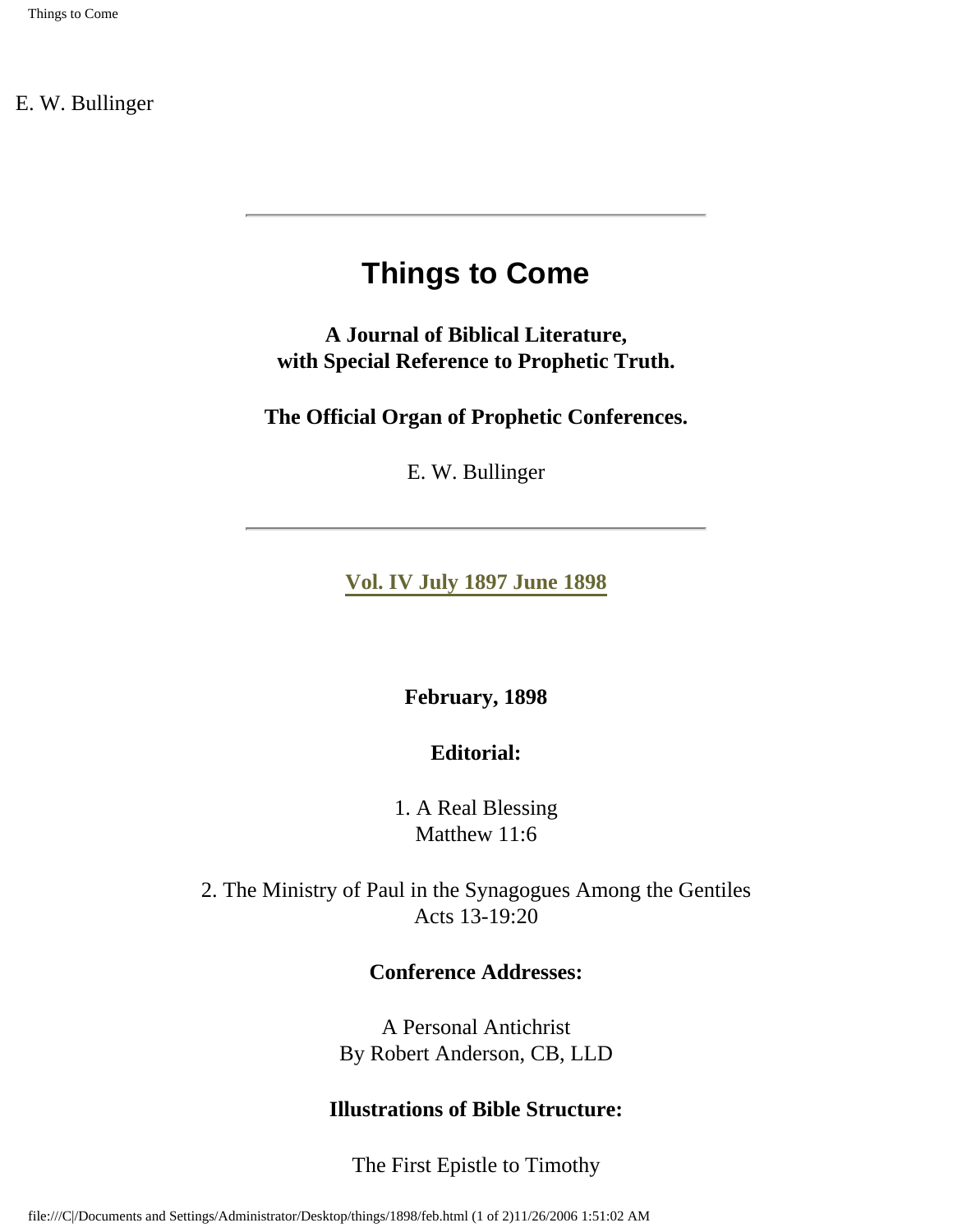### **Selected Gleanings:**

1. Apocalyptic Interpretation By Major-General Synge, RE

2. The New Testament Church

### **Questions and Answers:**

1. "With reference to the statement in Luke 20:38; 'He is not the God of the dead, but of the living'..."

2. Already answered questions on genealogies and election.

### **Signs of the Times:**

*Jewish Signs* The Time to Favour Zion By Rev. A. C. Gaebelein

*Religious Signs:* 1. The Modern Minister 2. Modern Ministers 3. Modern Agencies 4. Raising the Masses 5. The Latest Fashion (Girls Pass the Plates in Church) 6. What is the Object of the Gospel? 7. An Item in the Conspiracy (Romish Conspiracy)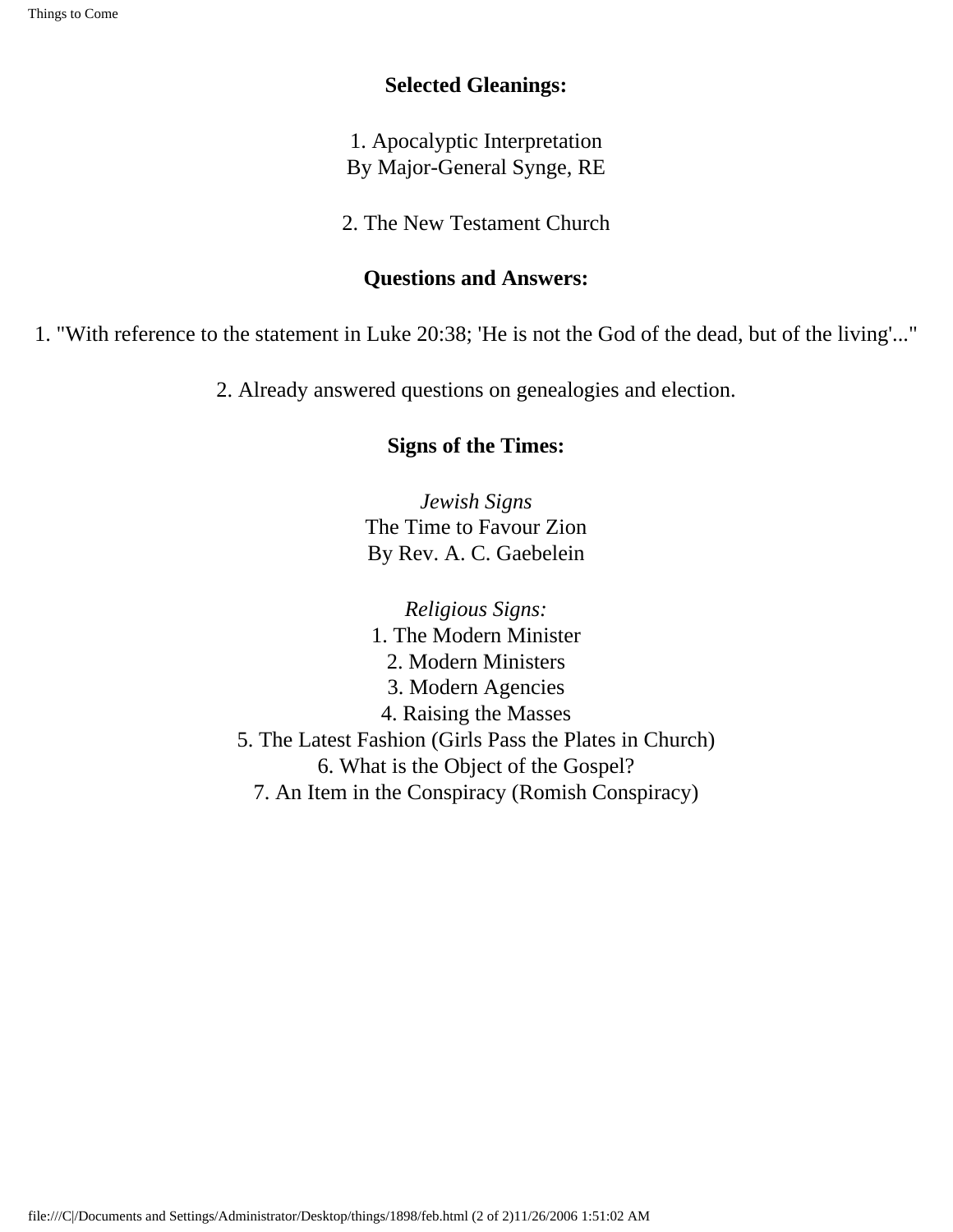# **Things to Come**

<span id="page-23-0"></span>**A Journal of Biblical Literature, with Special Reference to Prophetic Truth.** 

**The Official Organ of Prophetic Conferences.**

E. W. Bullinger

**[Vol. IV July 1897 June 1898](#page-0-0)**

**March, 1898** 

### **Editorial:**

1. The Present Service of Christ

2. The Ministry of Paul in the Synagogues of the Gentiles Acts 13-19:20

### **Contributed Articles:**

Idolatry By Major-General Synge, RE

### **Conference Addresses:**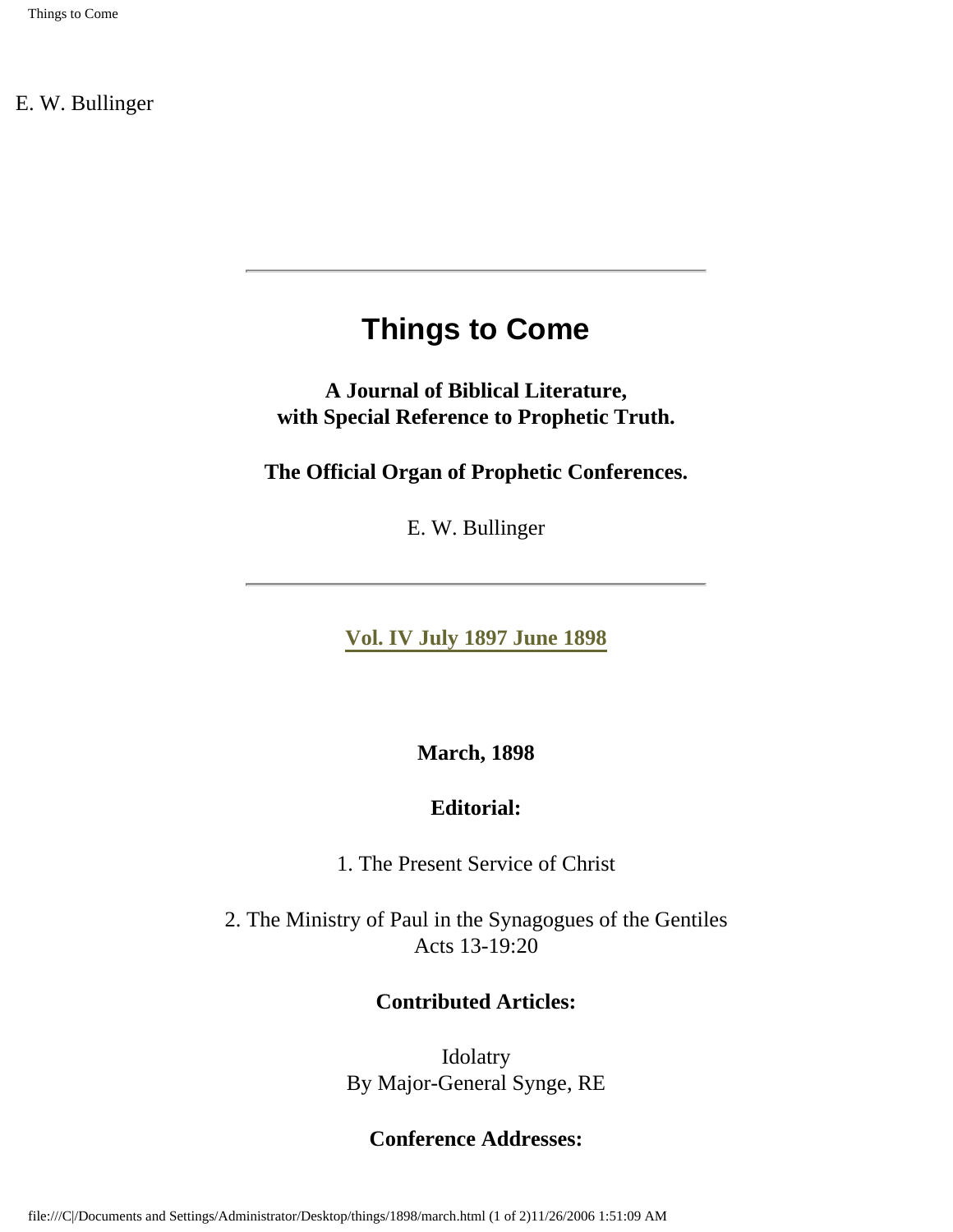The Bible - Not Tradition, the Rule of Faith and Life By Pastor Fuller Gooch (At the Mildmay Prophetic Conference, Oct, 1896)

### **Selected Gleanings:**

Earth's Curse and Restoration From the Late William Leask, DD

### **Questions and Answers:**

1. "I shall be glad if you can throw any light on the chronological crux of the 480 years of 1 Kings 6:1."

2. "Three days and three nights" of Jonah 2:17 and Matthew 12:40.

### **Signs of the Times:**

*Jewish Signs* 1. "The Jewish Question" (Article of *The Jewish World* of December 31st) 2. Dr. Herzl on the Zionist Movement

*Religious Signs:* 1. A Contrast (Clergy then and now) 2. The Low Estate of the Churches 3. Infidels and So-Called Science 4. The Next Step (A Rector's Dancing Class) 5. A "Scrubbing" Service (Vicar Preached and Congregation Washed) 6. The Down-Grade in America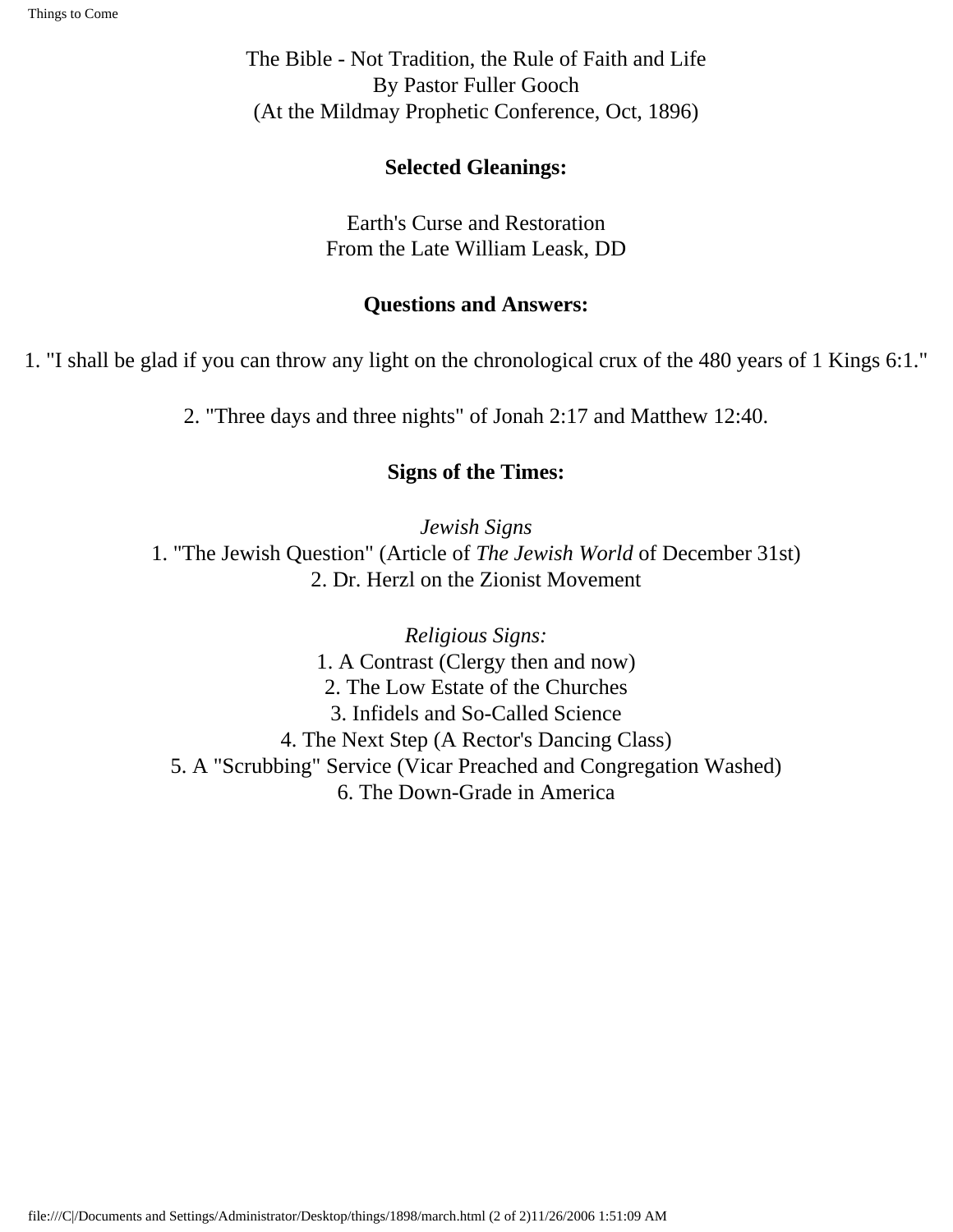# **Things to Come**

<span id="page-25-0"></span>**A Journal of Biblical Literature, with Special Reference to Prophetic Truth.** 

**The Official Organ of Prophetic Conferences.**

E. W. Bullinger

**[Vol. IV July 1897 June 1898](#page-0-0)**

### **April, 1898**

### **Editorial:**

1. "What Wait I For?"

2. Notes on the Acts of the Apostles Fourth Paper. Chapter 19:21 to end.

#### **Contributed Articles:**

Preparing for Antichrist By Geo. A. B. Chamberlain, MA (Vicar of Buttermere, Cumberland)

### **Conference Addresses:**

The Bible - Not Tradition, the Rule of Faith and Life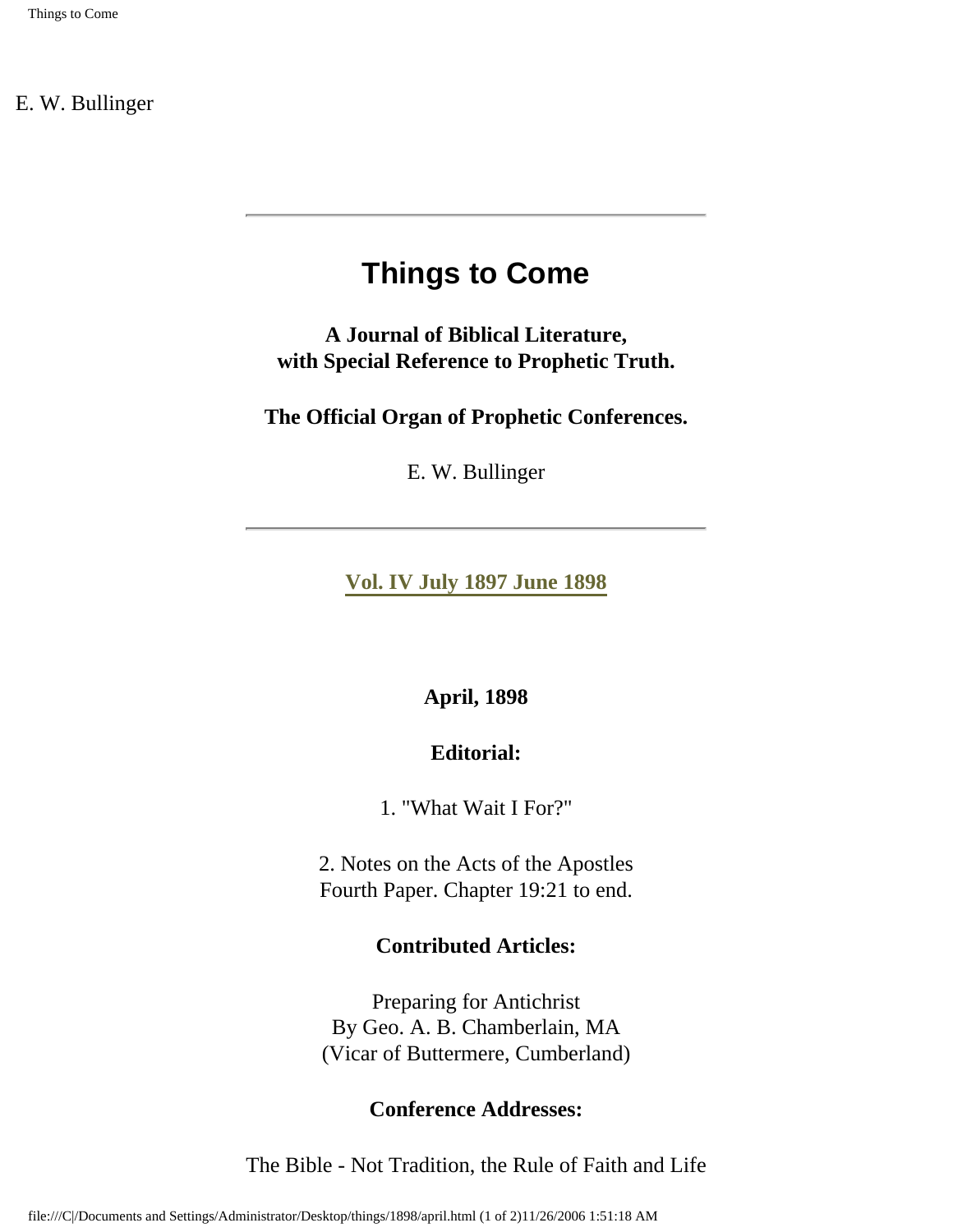By Pastor Fuller Gooch (At the Mildmay Prophetic Conference, Oct, 1896)

### **Selected Gleanings:**

"The Secret of Christian Experience"

### **Questions and Answers:**

1. "Thou sayest, instead of thou art Peter?"

### **Signs of the Times:**

*Jewish Signs* 1. Misc. 2. The Jews in Europe 3. "The Advance of Zionism" 4. Zionist Conference in London 5. Zionist Congress 6. Jerusalem Reviving 7. The Jewish Colonial Bank

*Religious Signs:* 1. "The Bible Story Re-Told" 2. "Realism" in Church and Theatre 3. The Manufacture of Religious "Flesh" 4. Church and Stage in England 5. Exploiting Religion 6. Is the World Getting Better? 7. The United Kingdom Drink Bill 8. Shutting God Out 9. The Increase of the Gradient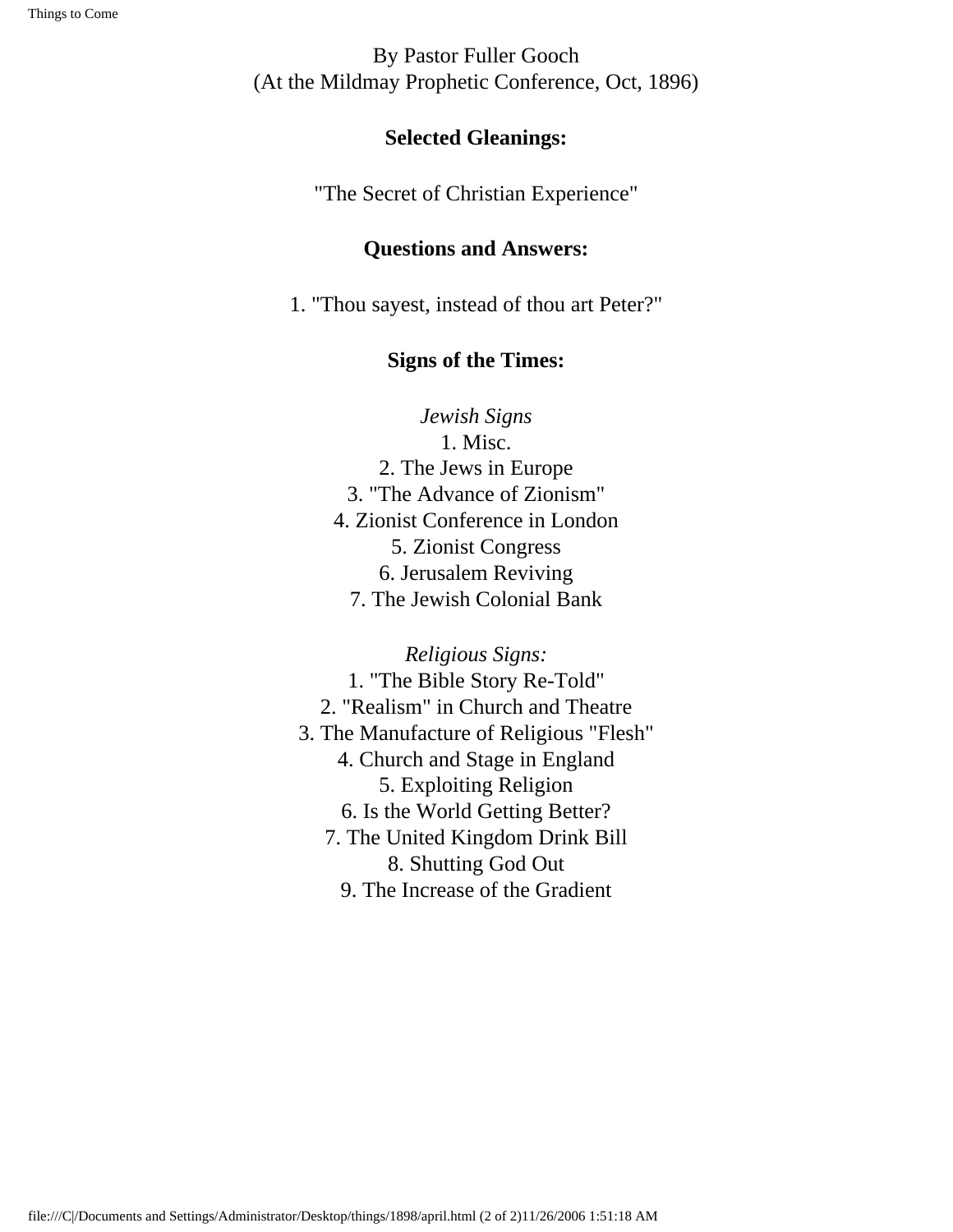# **Things to Come**

<span id="page-27-0"></span>**A Journal of Biblical Literature, with Special Reference to Prophetic Truth.** 

**The Official Organ of Prophetic Conferences.**

E. W. Bullinger

**[Vol. IV July 1897 June 1898](#page-0-0)**

**May, 1898** 

### **Editorial:**

1. "A Castaway"

2. Notes on the Acts of the Apostles Fourth Paper. Chapter 19 to end.

### **Contributed Articles:**

1. The Fixing of Dates By. Dr. Bullinger

2. "The Letter Killeth" By Robert Anderson, CB

### **Conference Addresses:**